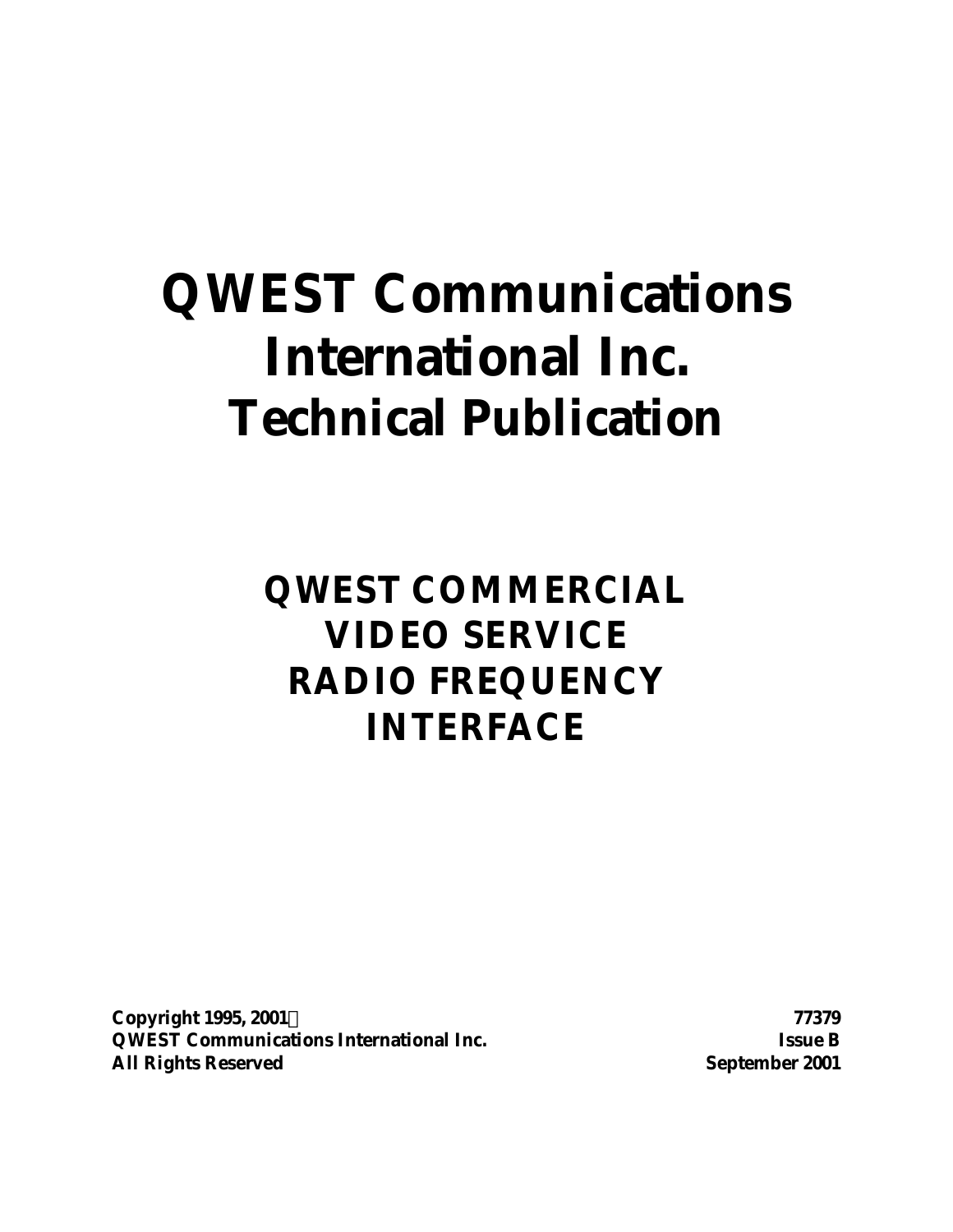### NOTICE

This document describes QWEST Commercial Video Service Radio Frequency (RF) Interface offered by QWEST to its customers for Intrastate Non-Access Service. It covers distinguishing service features, technical specifications and defines valid interfaces.

QWEST Communications International Inc. reserves the right to revise this document for any reason, including but not limited to, conformity with standards promulgated by various governmental or regulatory agencies; utilization of advances in the state of the technical arts; or to reflect changes in the design of equipment, techniques, or procedures described or referred to herein.

Liability to anyone arising out of use or reliance upon any information set forth herein is expressly disclaimed, and no representation or warranties, expressed or implied, are made with respect to the accuracy or utility of any information set forth herein.

This document is not to be construed as a suggestion to any manufacturer to modify or change any of its products, nor does this publication represent any commitment by QWEST Communications, Inc. to purchase any specific products. Further, conformance to this publication does not constitute a guarantee of a given supplier's equipment and/or it's associated documentation.

Ordering information for QWEST Technical Publications can be obtained from the Reference Section of this document.

If further information is required, please contact:

QWEST Communications International Inc. Manager – New Services Planning 700 W. Mineral Ave. MN-F15.15 Littleton, CO 80120 (303) 707-7107 (303) 707-9497 Fax # E-mail: jhsmit2@qwest.com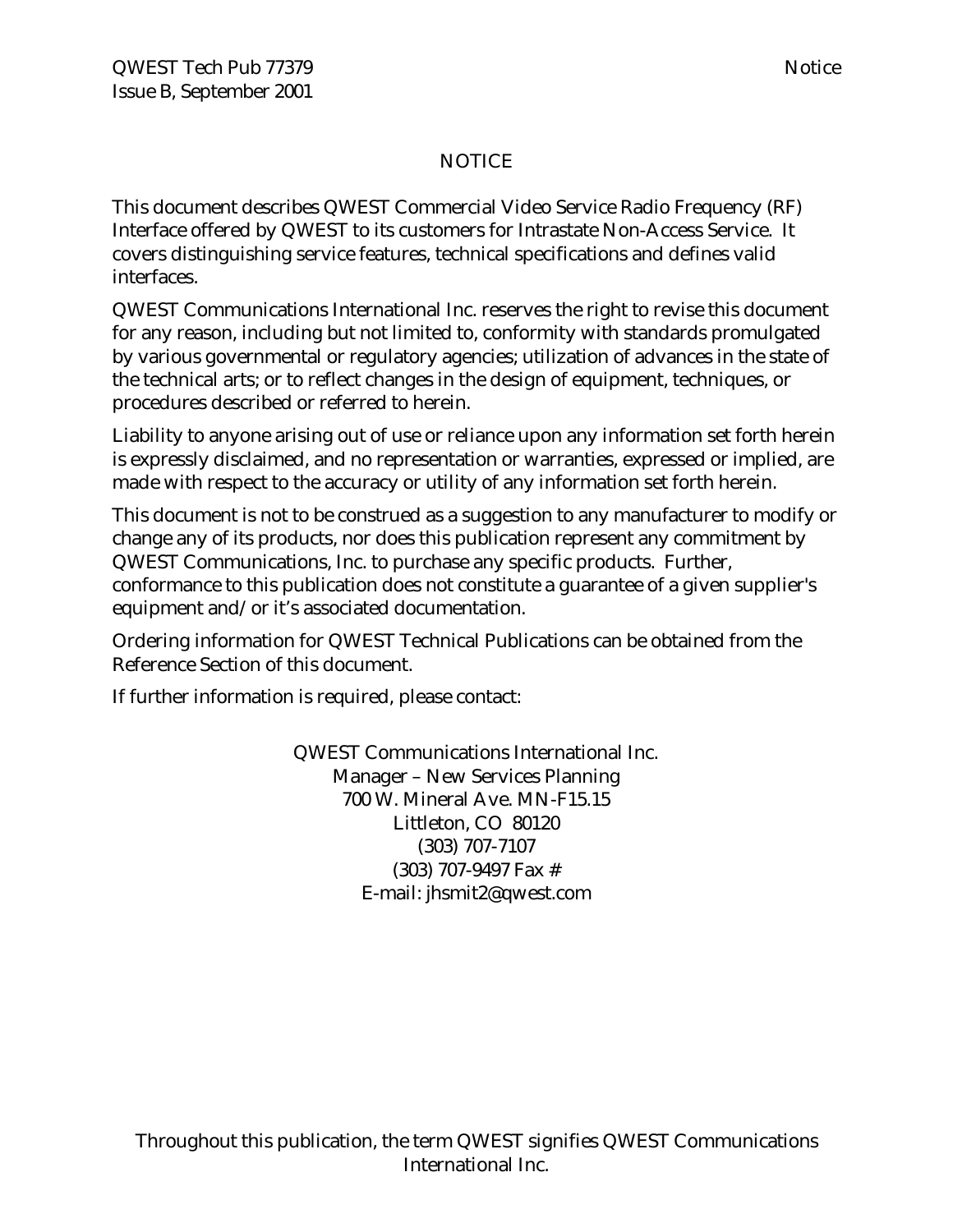### COMMENTS on PUB 77379

### PLEASE TEAR OUT AND SEND YOUR COMMENTS/SUGGESTIONS TO:

QWEST Corporation Manager – New Services Planning 700 W. Mineral Ave. MN-F15.15 Littleton, CO 80120 (303) 707-7107 (303) 707-9497 Fax # E-mail: jhsmit2@qwest.com

Information from you helps us to improve our Publications. Please take a few moments to answer the following questions and return to the above address.

| Was this Publication valuable to you in understanding  |        |           |
|--------------------------------------------------------|--------|-----------|
| The technical parameters of our service?               | YES    | NO –      |
| Was the information accurate and up-to-date?           | YES    | $NO_{--}$ |
| Was the information easily understood?                 | YES    | NO.       |
| Were the contents logically sequenced?                 | YES NO |           |
| Were the tables and figures understandable and helpful | YES NO |           |
| Were the pages legible?                                | YES.   | NO.       |

If you answered NO to any of the questions and/or if you have any other comments or suggestions, please explain:

\_\_\_\_\_\_\_\_\_\_\_\_\_\_\_\_\_\_\_\_\_\_\_\_\_\_\_\_\_\_\_\_\_\_\_\_\_\_\_\_\_\_\_\_\_\_\_\_\_\_\_\_\_\_\_\_\_\_\_\_\_\_\_\_\_\_\_\_\_\_\_\_\_\_

|                         | (Attach additional sheet, if necessary) |
|-------------------------|-----------------------------------------|
| Name                    |                                         |
| Company                 |                                         |
|                         |                                         |
| <b>Telephone Number</b> |                                         |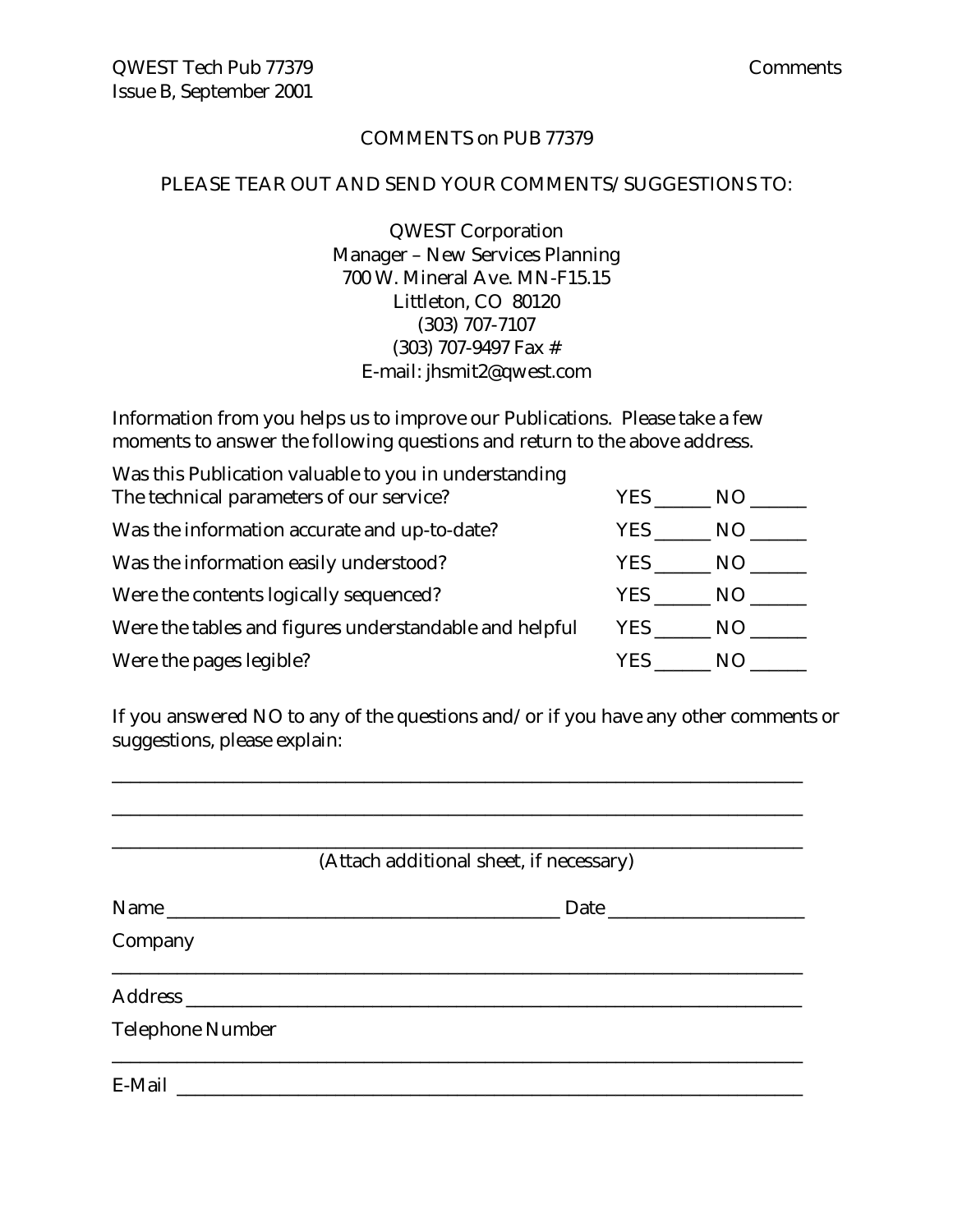|    |     | <b>Chapter and Section</b>                                     | Page |
|----|-----|----------------------------------------------------------------|------|
| 1. |     |                                                                |      |
|    | 1.1 |                                                                |      |
|    | 1.2 |                                                                |      |
|    | 1.3 |                                                                |      |
| 2. |     |                                                                |      |
|    | 2.1 |                                                                |      |
|    | 2.2 |                                                                |      |
|    |     | 2.2.1 Transmission Equipment and Facilities Configuration2-1   |      |
| 3. |     |                                                                |      |
|    | 3.1 |                                                                |      |
|    | 3.2 |                                                                |      |
|    | 3.3 |                                                                |      |
| 4. |     |                                                                |      |
|    | 4.1 |                                                                |      |
|    | 4.2 |                                                                |      |
|    |     |                                                                |      |
|    |     | 4.2.2 Commercial Video Service RF Interface Specifications 4-1 |      |
|    | 4.3 |                                                                |      |
|    |     |                                                                |      |
|    |     |                                                                |      |
|    |     |                                                                |      |
|    | 4.4 |                                                                |      |
|    |     |                                                                |      |
|    |     | 4.4.2                                                          |      |
| 5. |     |                                                                |      |
|    | 5.1 |                                                                |      |
|    | 5.2 |                                                                |      |
| 6. |     |                                                                |      |
|    | 6.1 |                                                                |      |
|    | 6.2 |                                                                |      |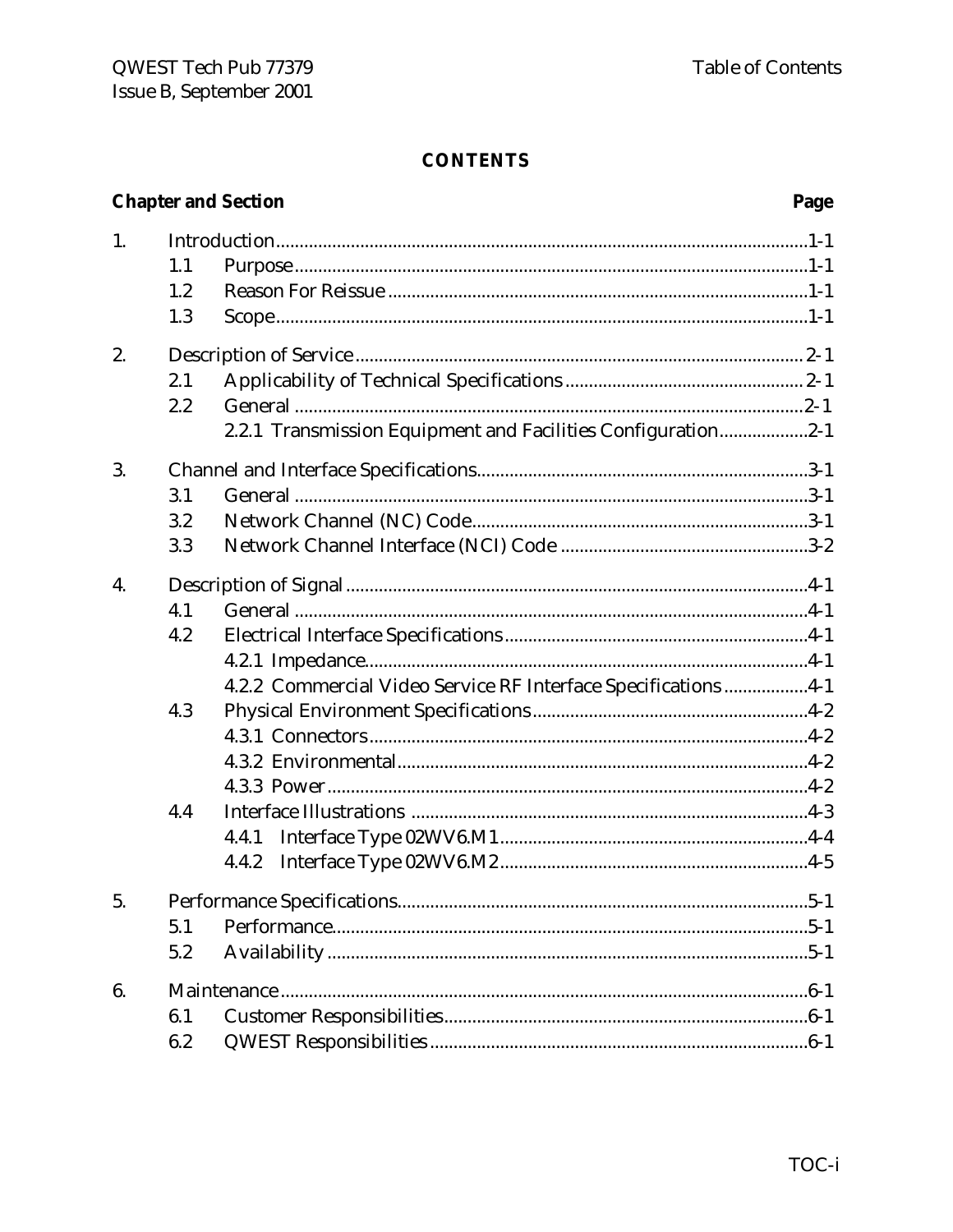### **CONTENTS** (Continued)

# **Chapter and Section Page** 7. Definitions.................................................................................................................... 7-1 7.1 Acronyms..........................................................................................................7-1 7.2 Glossary .............................................................................................................7-1 8. References .................................................................................................................... 8-1 8.1 American National Standards Institute Documents .................................8-1 8.2 QWEST Technical Publications .................................................................... 8-1 8.3 Department of Defense Military Specifications .........................................8-1 8.4 Document Ordering Information .................................................................8-1 **Figures** 2-1 Commercial Video Service RF Interface ..................................................................2-3 4-1 Network Interface Connection..................................................................................4-2 **Tables** 2-1 Commercial Video Service RF Interface Specifications ........................................2-2 3-1 QWEST Commercial Video Service RF Interface NCI Codes for Non-Access Service............................................................................................................................3-2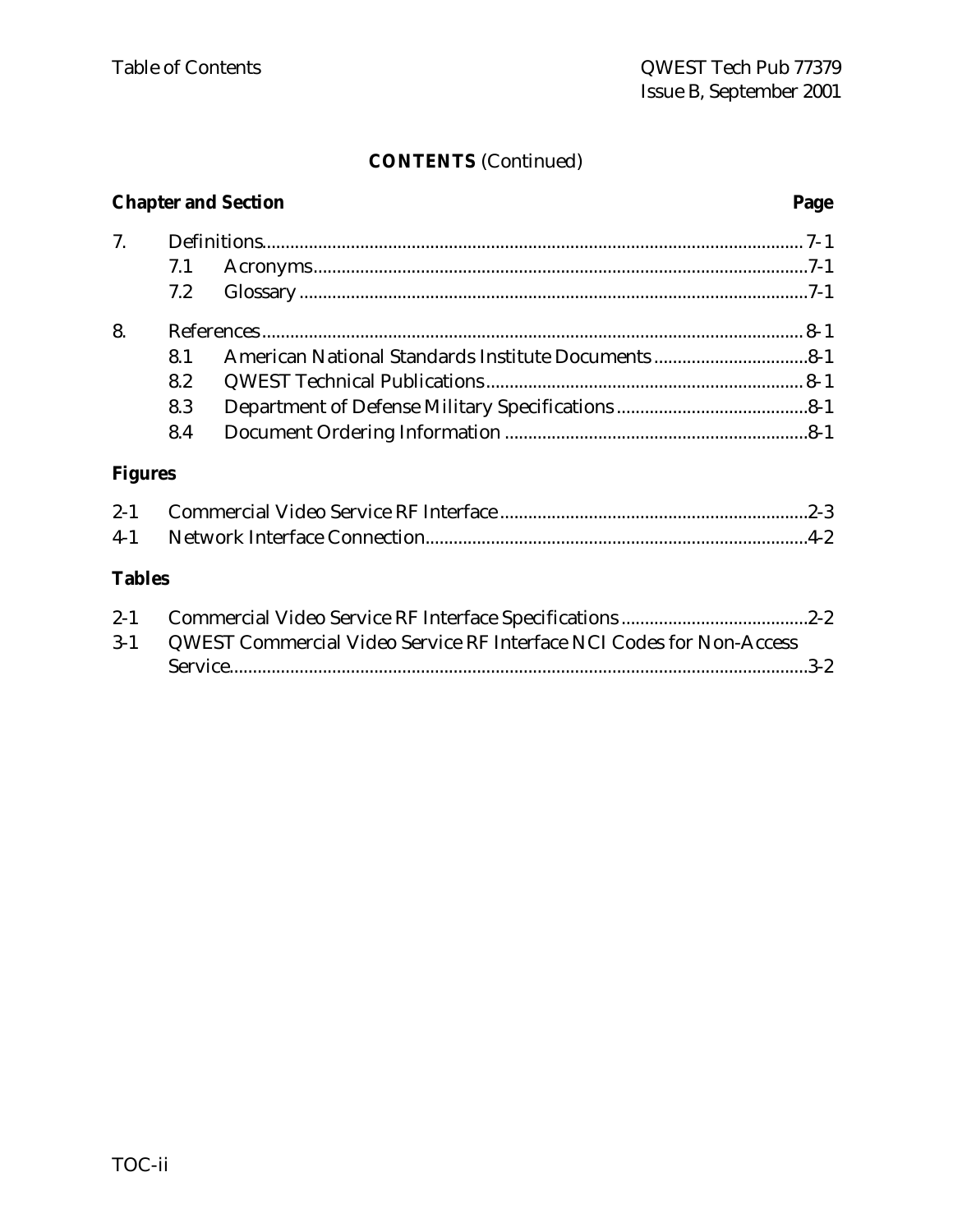### **Chapter and Section**

 $1.$ 

# Page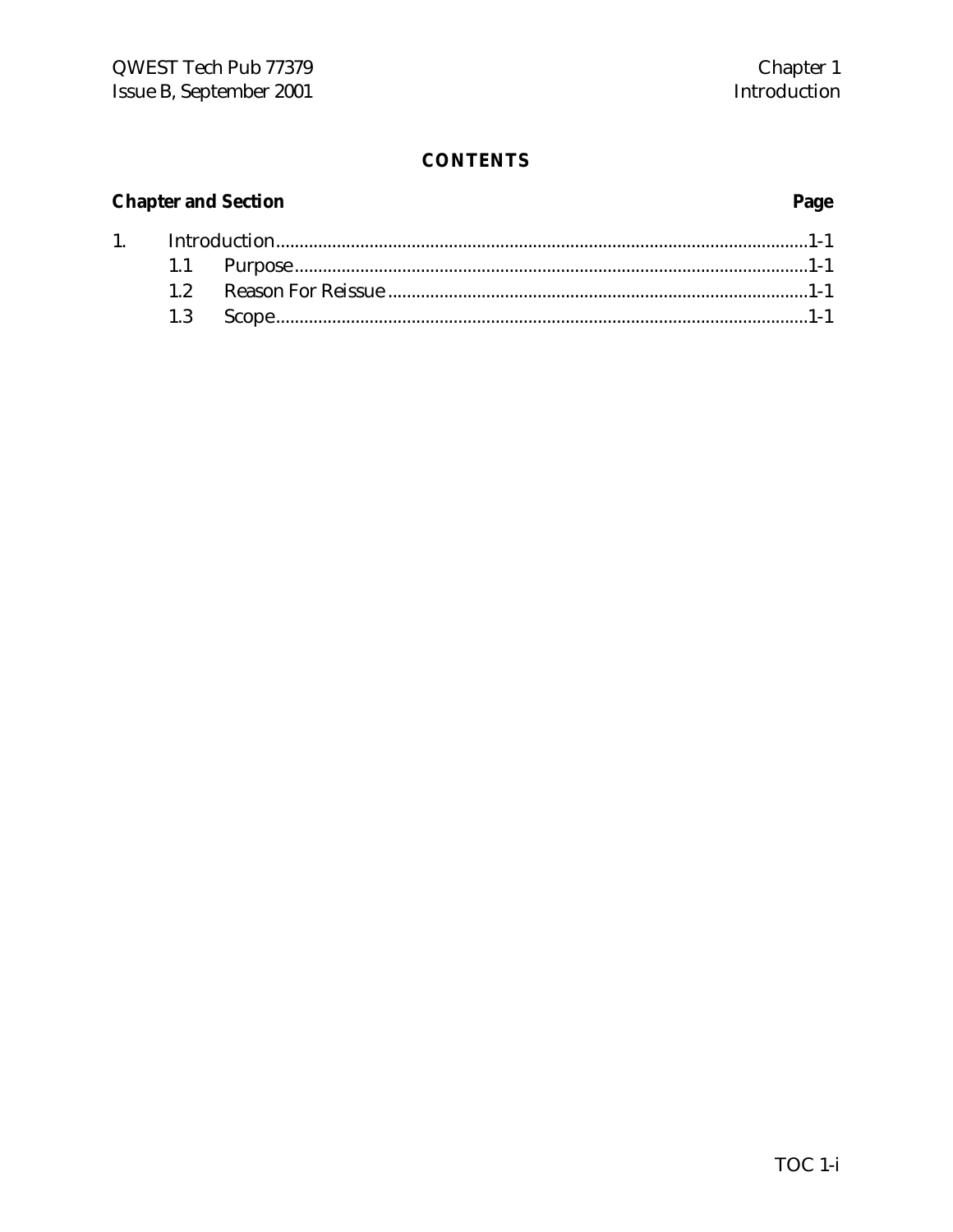### **1. Introduction**

### **1.1 Purpose**

This document describes QWEST Commercial Video Service Radio Frequency (RF) Interface offered by QWEST to its customers for Intrastate Non-Access Service. It covers distinguishing service features, technical specifications and defines valid interfaces.

### **1.2 Reason for Reissue**

This technical publication is being reissued to show QWEST as the owner and the one to contact concerning content.

### **1.3 Scope**

The intent of this document is to describe QWEST Commercial Video Service RF Interface. Sufficient technical detail is furnished to describe the Network Interfaces and Network Channel option used to configure an end-to-end communications channel link. It is not the intent of this document to provide special ordering information, but to describe the technical features of this service offering.

Throughout the remainder of this publication, the term RF shall be used in place of the phrase Radio Frequency.

This RF Interface offering is a new option for the current Fiber Optic Commercial Video Service. It will not be used with any other Private Line Service.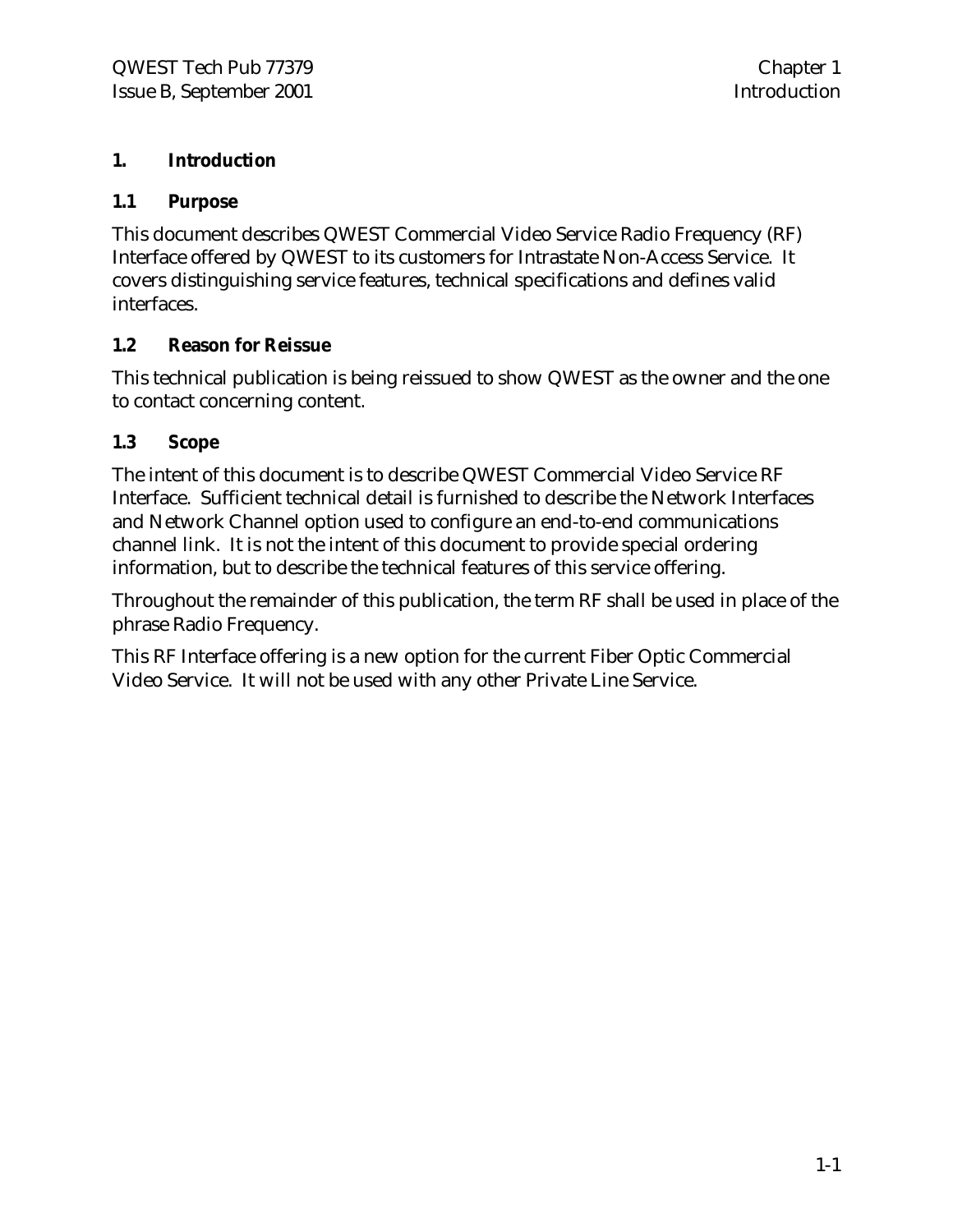|               |         | <b>Chapter and Section</b>                                   | Page |
|---------------|---------|--------------------------------------------------------------|------|
| 2.            |         |                                                              |      |
|               | 2.1     |                                                              |      |
|               | $2.2\,$ |                                                              |      |
|               |         | 2.2.1 Transmission Equipment and Facilities Configuration2-1 |      |
| <b>Figure</b> |         |                                                              |      |
|               |         |                                                              |      |
| <b>Table</b>  |         |                                                              |      |
|               |         |                                                              |      |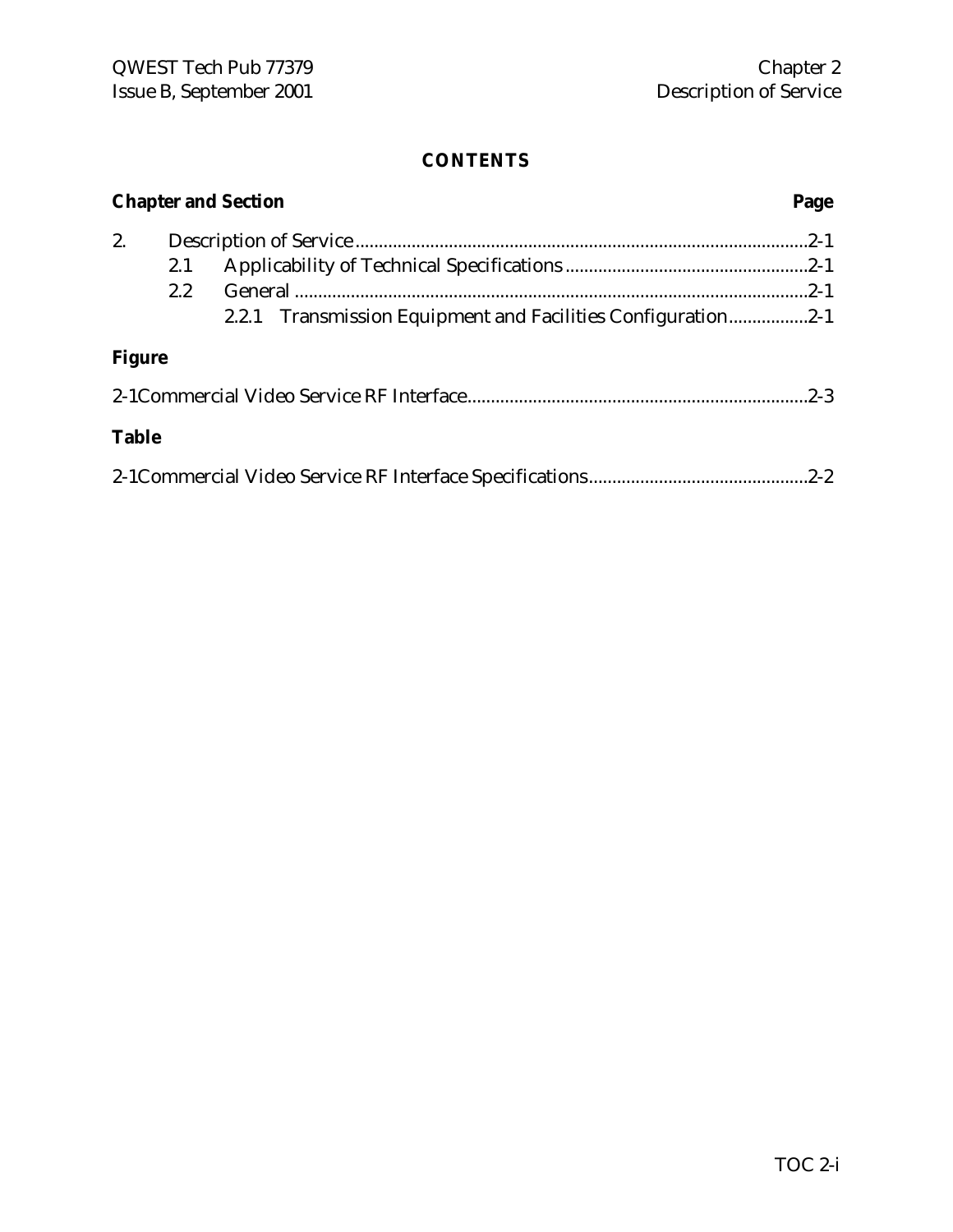### **2. Description of Service**

### **2.1 Applicability of Technical Specifications**

The technical specifications presented in this document are applicable to QWEST Commercial Video Service RF Interface only for Intrastate Non-Access Service. It does not attempt to describe the transmission equipment used to provide this interface.

### **2.2 General**

QWEST Commercial Video Service RF Interface provides a 10 MHz RF channel for a customer to use with a computer modem or similar communications device between customer locations. The interface is a new option for the current QWEST Fiber Optic Commercial Video Service (CVS) described in the QWEST Technical Publication 77326 "QWEST Fiber Optic Commercial Video Services."

### **2.2.1 Transmission Equipment and Facilities Configuration**

QWEST will provide an interface comprised of an electrical and physical channel connection as described in this publication. This Commercial Video Service RF Interface will typically be deployed as shown in Figure 2-1 on page 2-3, where a point-to-point, one-way video system is portrayed. The interface allows the customer to access the allotted RF channel via a Bandpass (BP) filter. Two-way service requires two one-way Commercial Video Service (CVS) channels.

There are two options available to the customer, as shown in Table 2-1, depending on the manufacturer's equipment currently deployed for the particular customer application. These interfaces are essentially the same except for the bandpass frequency at which each must function due to the different frequency multiplexing schemes used by each manufacturer. The customer may use communications equipment such as a modem which is frequency agile or selectable of the appropriate frequency band.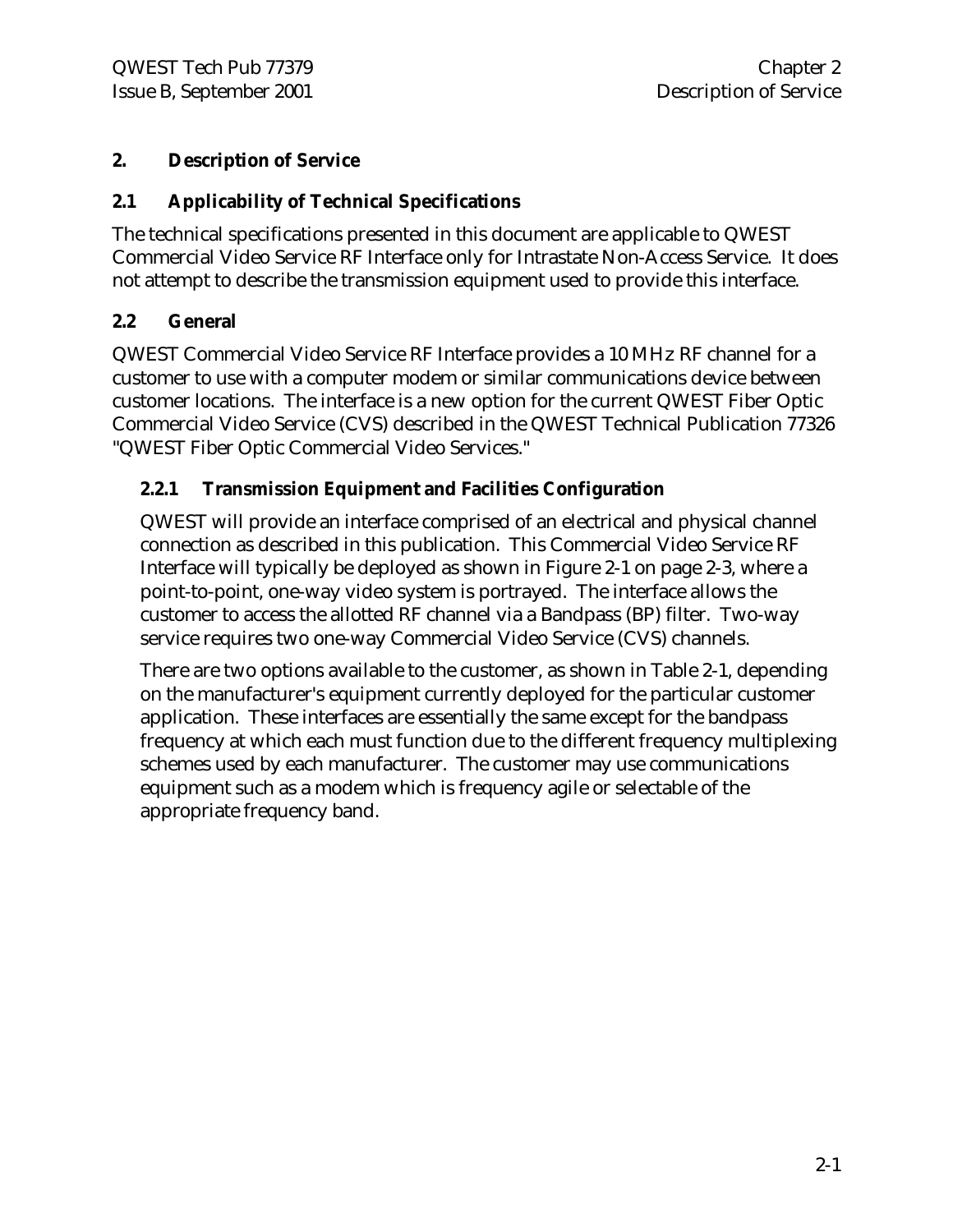### **Table 2-1** Commercial Video Service RF Interface Specifications

Option A - RF Interface Specifications:

### INPUT OUTPUT

| Impedance               | 75 ohms                     | 75 ohms               |
|-------------------------|-----------------------------|-----------------------|
| Connector               | BNC jack                    | <b>BNC</b> jack       |
| Bandpass frequency*     | 25 MHz-35 MHz 25 MHz-35 MHz |                       |
| <b>RF Signal Levels</b> | $-10$ dBm $(+/-1$ dB)       | $-50$ dBm $(+/-4$ dB) |

\*All signals outside bandpass will be attenuated a minimum of 40 dB

Option B - RF Interface Specifications:

|                         | <b>INPUT</b>          | <b>OUTPUT</b>         |
|-------------------------|-----------------------|-----------------------|
| Impedance               | 75 ohms               | 75 ohms               |
| Connector               | <b>BNC</b> jack       | <b>BNC</b> jack       |
| Bandpass frequency*     | 95 MHz-105 MHz        | 95 MHz-105 MHz        |
| <b>RF Signal Levels</b> | $-10$ dBm $(+/-1$ dB) | $-50$ dBm $(+/-4$ dB) |

\*All signals outside bandpass will be attenuated a minimum of 40 dB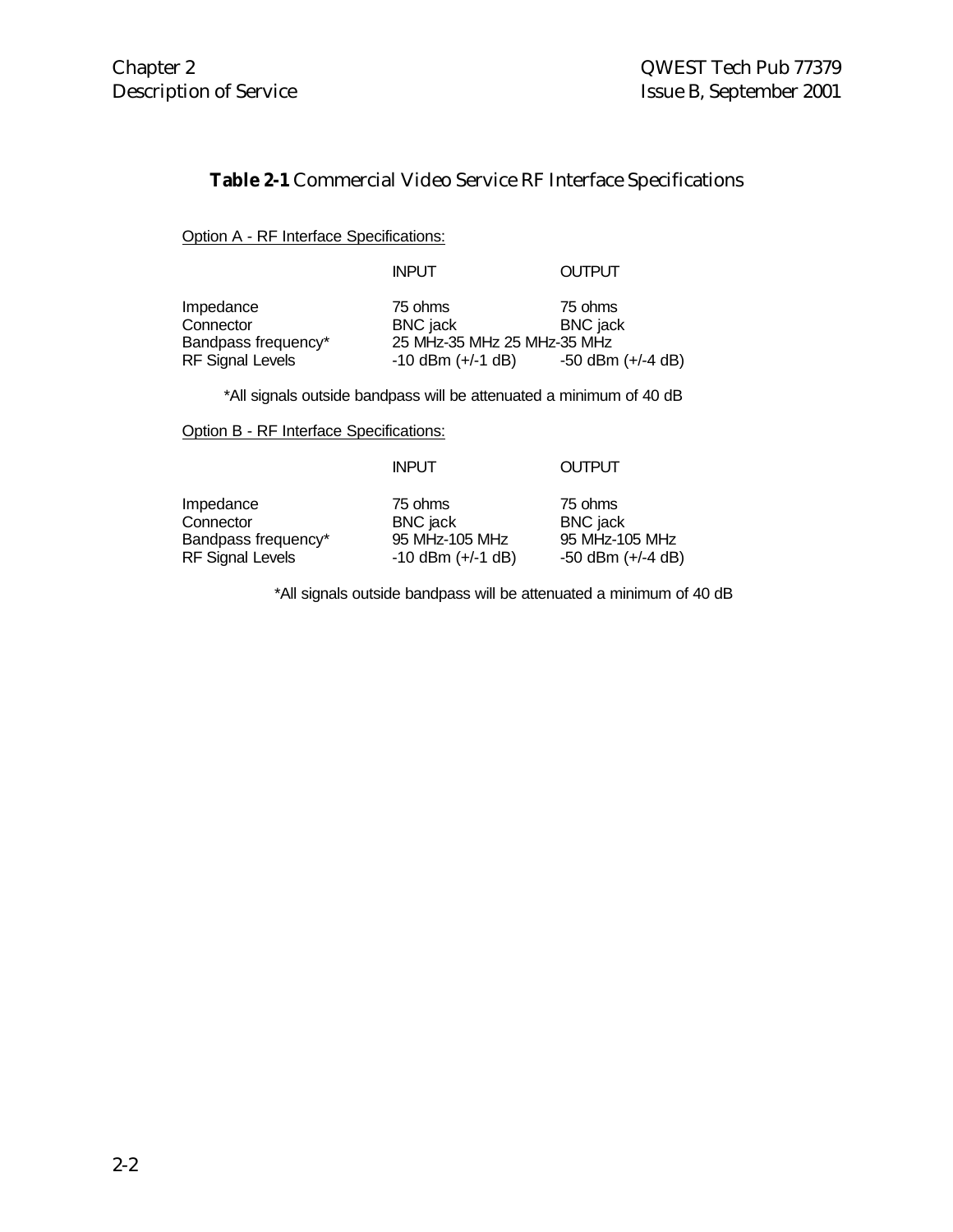

**Figure 2-1** Commercial Video Service RF Interface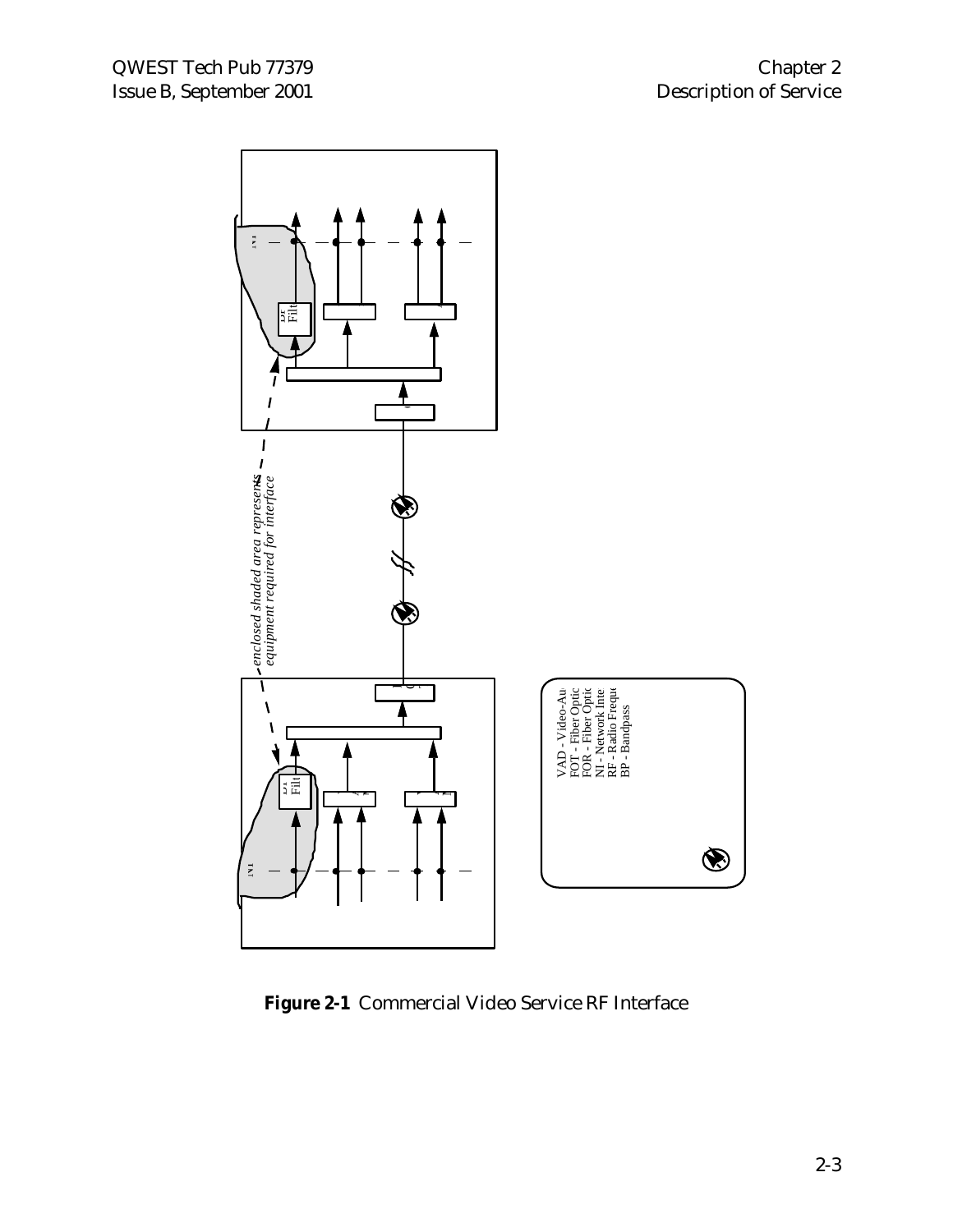| <b>Chapter and Section</b> |                  |                                                                | Page |  |
|----------------------------|------------------|----------------------------------------------------------------|------|--|
| 3.                         |                  |                                                                |      |  |
|                            | 3.1              |                                                                |      |  |
|                            | 3.2              |                                                                |      |  |
|                            | 3.3 <sup>°</sup> |                                                                |      |  |
| <b>Tables</b>              |                  |                                                                |      |  |
|                            |                  | 0.1 OWEST Commencial Violet Courses DE Interface MCI Codes for |      |  |

| $3 - 1$ | QWEST Commercial Video Service RF Interface NCI Codes for |  |
|---------|-----------------------------------------------------------|--|
|         |                                                           |  |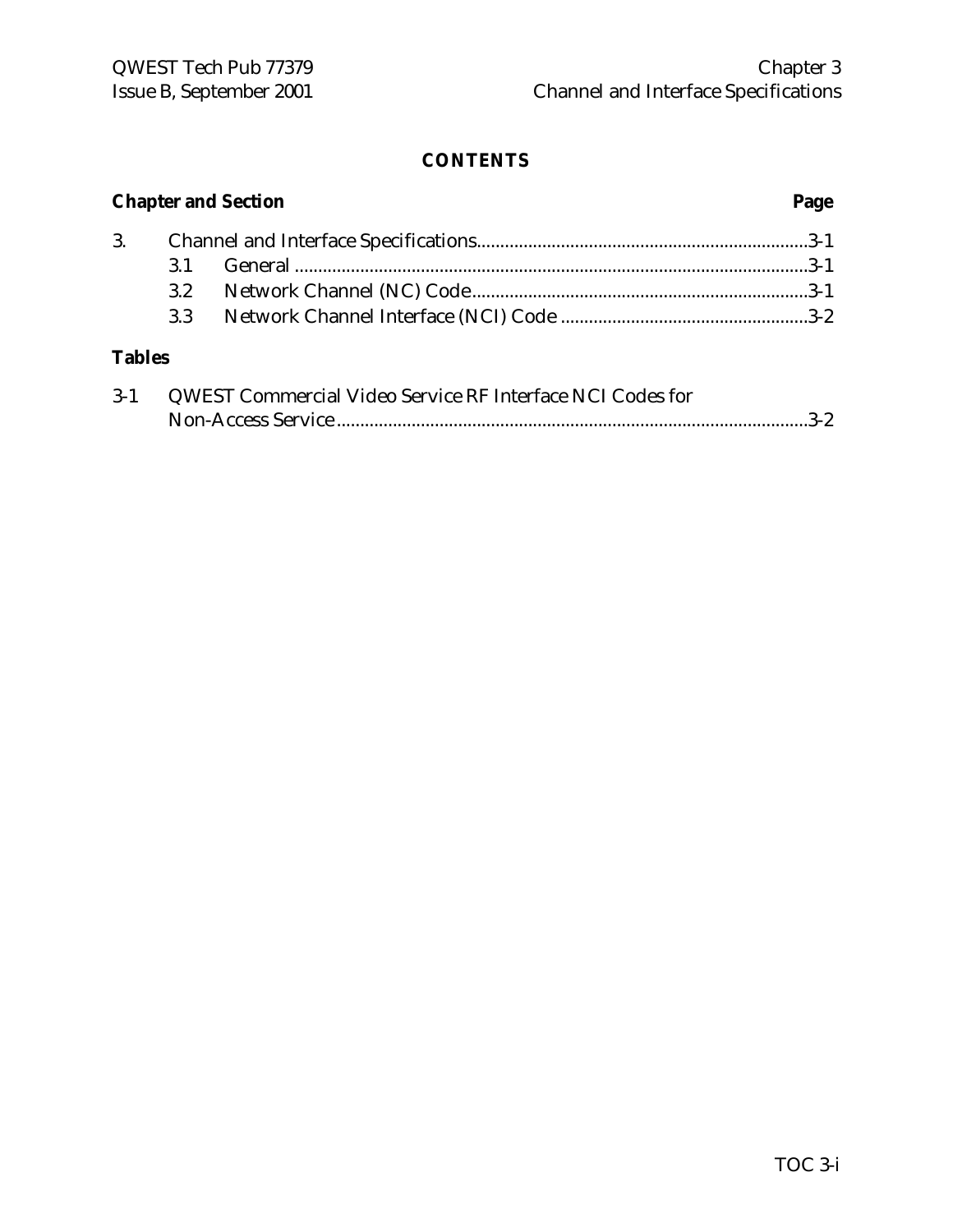### **3. Channel and Interface Specifications**

### **3.1 General**

.

This chapter provides information about the Network Channel (NC) and the Network Channel Interface (NCI) used with QWEST Commercial Video Service RF Interface. The description makes use of a typical configuration of Figure 2-1 which should help with the understanding of what must be ordered to obtain the Commercial Video Service RF Interface.

### **3.2 Network Channel (NC) Codes**

The Commercial Video Service RF Interface is defined by the NC and NCI codes. The NC code defines the channel while the NCI code defines the interface at the ends of the channel. A brief explanation of the format of these codes is provided in the following sections. For a more detailed view of coding parameters, refer to the American National Standards Institute (ANSI) document T1.223-1991, "Telecommunications - Information Interchange - Structure and Representation of Network Channel (NC) and Network Channel Interface (NCI) Codes for the North American Telecommunications System."

The NC code consists of four character positions as shown in Table 3-1. The first two characters, TZ (positions 1 and 2), of the NC code specify the type and quality of the channel. Character positions 3 and 4 represent the option codes available for a particular NC code. For Commercial Video Service RF Interface, the options use the characters A and D. The complete NC Code is TZAD for this service.

| NC Code (TZAD) |          |   |                                                                                                               |
|----------------|----------|---|---------------------------------------------------------------------------------------------------------------|
|                | Position |   | Description                                                                                                   |
| 1 & 2          |          | 4 |                                                                                                               |
| T7             |          |   | A circuit for video and optional audio, allowing for the<br>use of fiber optic facilities by QWEST.           |
|                | Α        |   | Commercial Quality (Note: Meets NTSC "End-to-End"<br>Video/Audio Signal Performance per ANSI T1.502-<br>1988) |
|                |          | D | Data Channel (Note: The data channel is not subject to<br>ANSI T1.502-1988)                                   |

**Table 3-1** QWEST Commercial Video Service RF Interface NC Code for Non-Access Service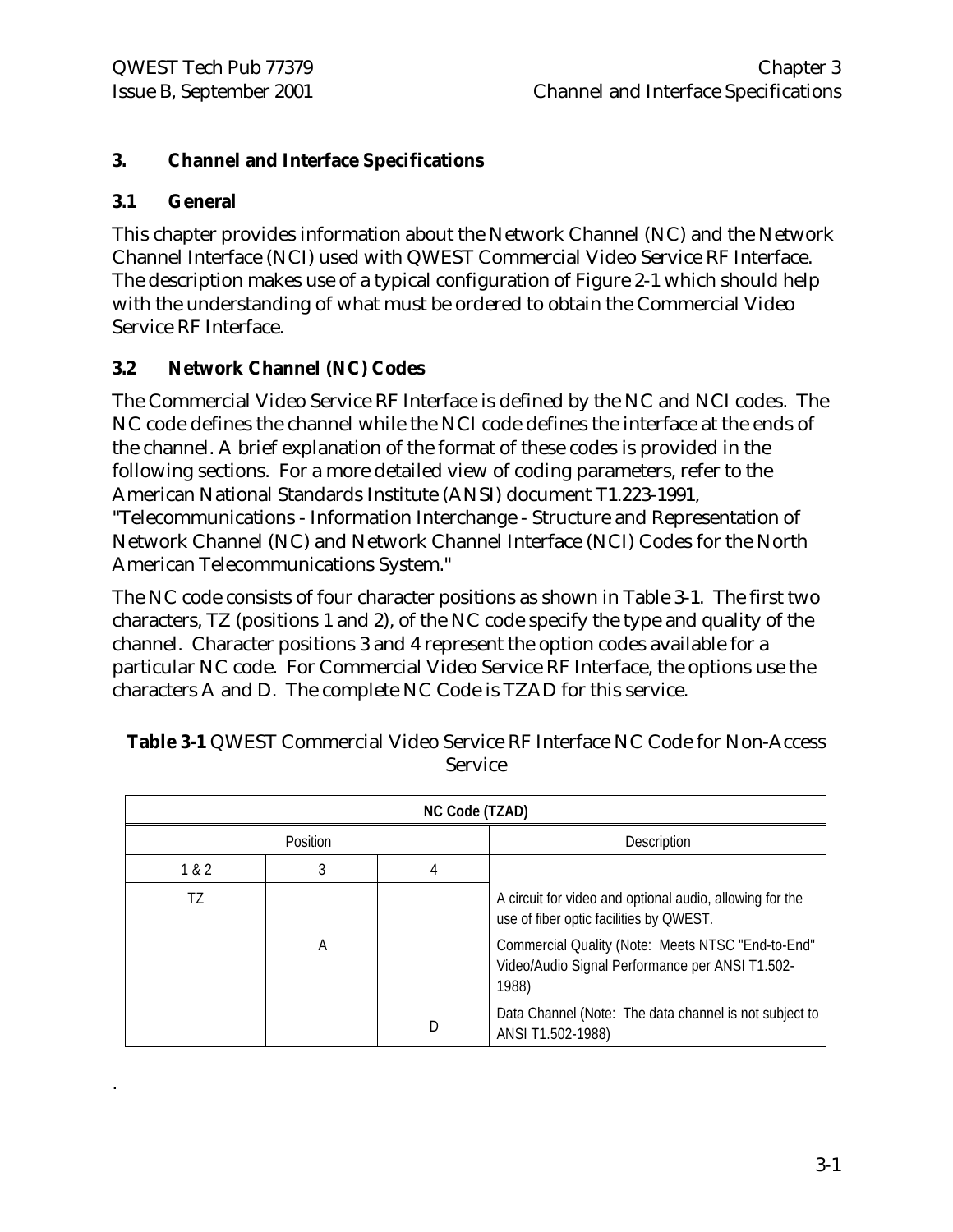### **3.3 Network Channel Interface (NCI) Code**

The electrical interface with the QWEST network is described by an NCI code for each end of the service. The interface codes for the service must be specified by the customer when ordering the Commercial Video Service RF Interface.

The NCI code identifies five interface elements located at the Network Interface (NI). The interface elements are: (1) The number of conductors, (2) protocol, (3) impedance, (4) protocol option, and (5) Transmission Level Point (TLP). For the Commercial Video Service RF Interface, an example code is **02WV6.M1.O-** which contains the following elements:

- Element **02** represents the number of conductors (2) for the radio frequency band.
- Element **WV** represents the protocol for video interface (RF spectrum).
- Element **6** represents the impedance (75 ohms) and is followed by a delimiter (.).
- Element **M** represents the protocol option for a 10 MHz bandwidth, which has two other options to describe the selected radio frequency band:
	- Element **1** represents a 25 MHz to 35 MHz passband (referred to as Option A in Table 2-1) and is followed by a delimiter (.).
	- Element **2** represents a 95 MHz to 105 MHz passband (referred to as Option B in Table 2-1) and is followed by a delimiter (.).
- Element **O-** occupies the TLP position, which for this application represents the *direction of service* as noted by one assigned alpha character (the letter "O"). Also, there is a hyphen indicating that *RF signal level is specified* by QWEST at both the transmit and receive ends. The following statements indicate how the elements for direction of service and RF signal level should be used:
	- O- RF signal is transmitted from one customer location to QWEST with an RF signal level of  $-10$  dBm  $(\pm 1$  dB).
	- -O RF signal is received at another customer location from QWEST with an RF signal level of -50 dBm  $(\pm 4$  dB).

The NCI code combinations for the Commercial Video Service RF Interfaces are listed in Table 3-2.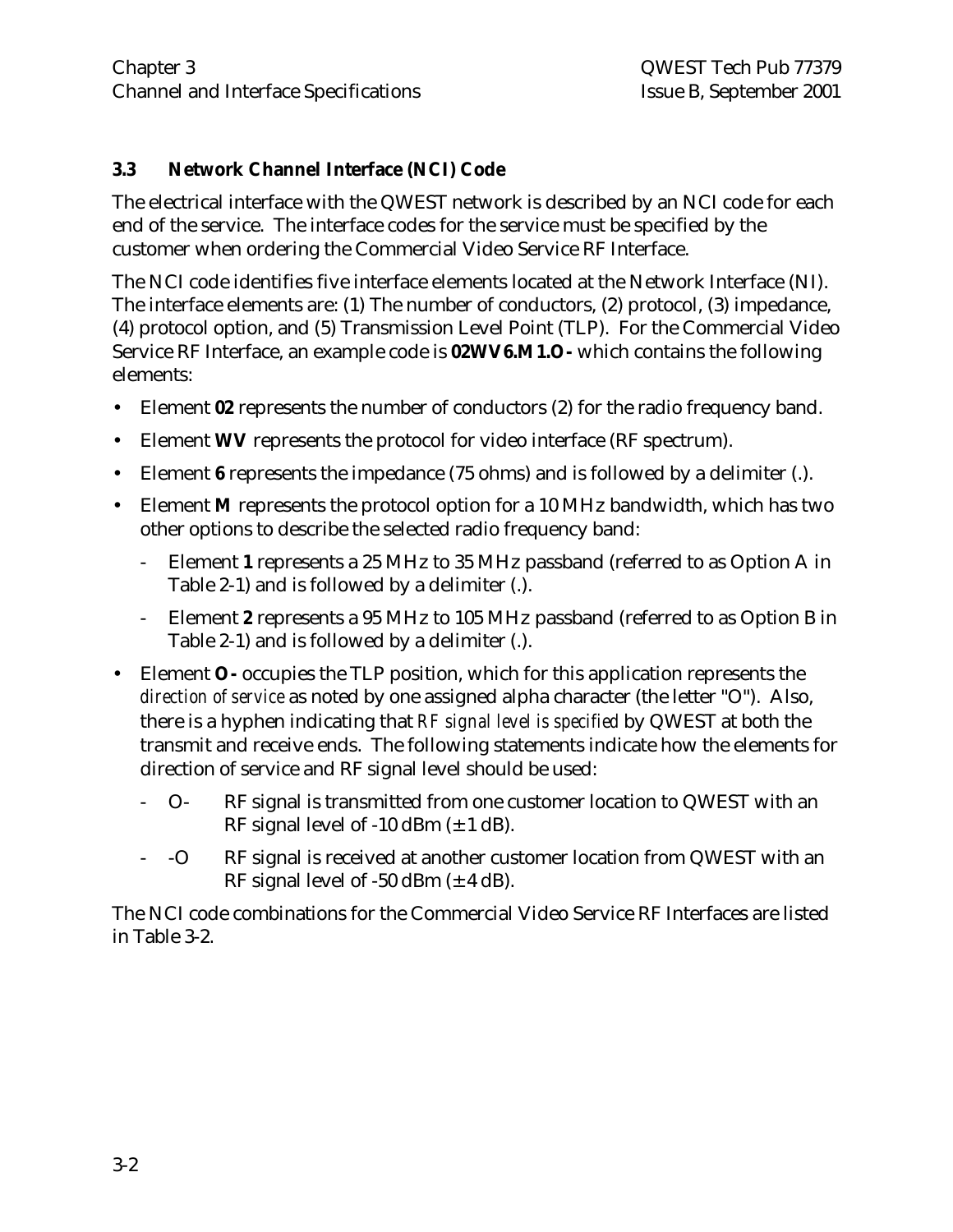### **Table 3-2** QWEST Commercial Video Service RF Interface NCI Code for Non-Access Service

| Video Interface<br>(RF Spectrum) | <b>NC Code</b> | End-User (EU)<br><b>Transmit NCI Code</b> | End-User (EU)<br><b>Receive NCI Code</b> |
|----------------------------------|----------------|-------------------------------------------|------------------------------------------|
| WV                               | TZAD           | 02WV6.M1.O-                               | $02WV6.M1.-O$                            |
|                                  |                | 02WV6.M2.O-                               | $02WW6.M2.-O$                            |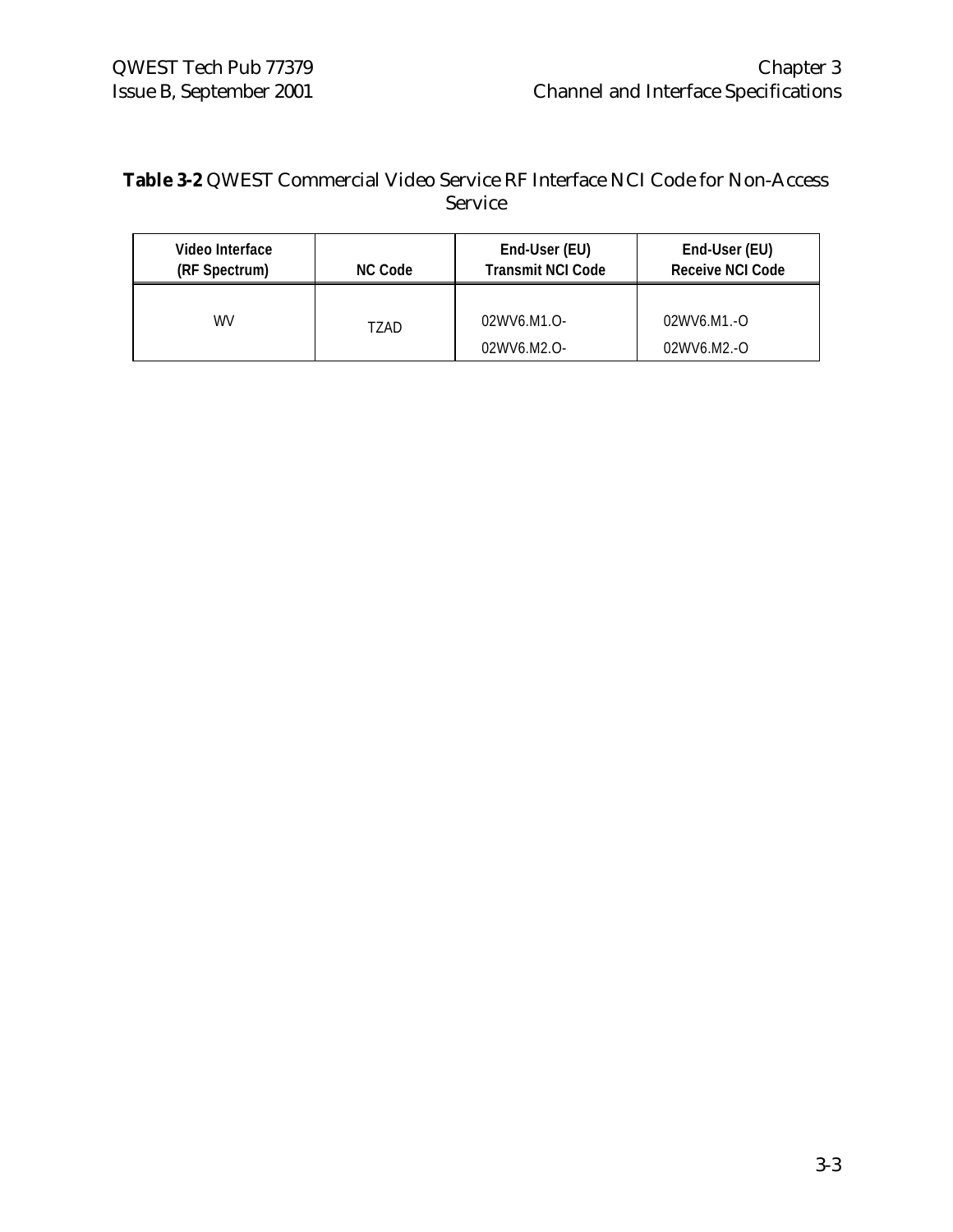### **Chapter and Section**

# Page

| 4. |     |                                                                |  |
|----|-----|----------------------------------------------------------------|--|
|    | 4.1 |                                                                |  |
|    | 4.2 |                                                                |  |
|    |     |                                                                |  |
|    |     | 4.2.2 Commercial Video Service RF Interface Specifications 4-1 |  |
|    | 4.3 |                                                                |  |
|    |     |                                                                |  |
|    |     |                                                                |  |
|    |     |                                                                |  |
|    | 4.4 |                                                                |  |
|    |     |                                                                |  |
|    |     |                                                                |  |
|    |     |                                                                |  |

# **Figures**

|--|--|--|--|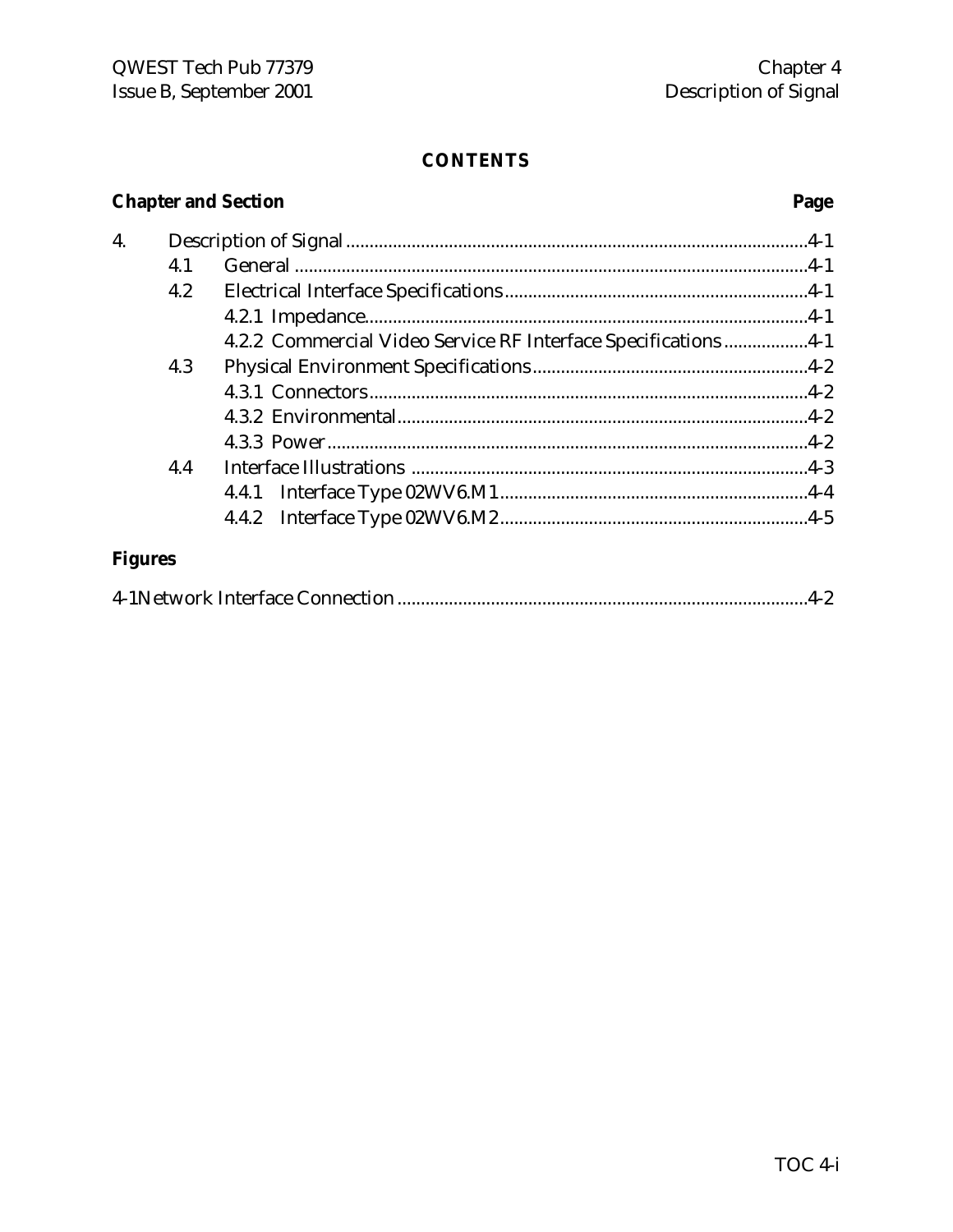### **4. Description of Signal**

### **4.1 General**

This chapter provides information about the electrical and physical interface specifications required for provision of QWEST Commercial Video Service RF Interface. This will guide the customer in determining how to configure its signal hand-off at each end of the Commercial Video Service RF Interface circuit. In addition there are interface illustrations which combine all pertinent interface information into one section.

### **4.2 Electrical Interface Specifications**

### **4.2.1 Impedance**

The impedance presented by the respective input and output terminals of the RF interface shall have a standard value of 75 ohms, unbalanced-to-ground.

### **4.2.2 Commercial Video Service RF Interface Specifications**

There are two options available to the customer depending on the manufacturer's equipment deployed for the particular customer application. These interfaces are the same except for the bandpass frequency at which each must function due to the different frequency multiplexing schemes employed by each manufacturer. The customer may use communications equipment such as a modem which is frequency agile or selectable of the appropriate frequency band.

Option A - RF Interface Specifications:

|                                                                                   | <b>INPUT</b>                                | <b>OUTPUT</b> |  |
|-----------------------------------------------------------------------------------|---------------------------------------------|---------------|--|
| Bandpass frequency* 25 MHz-35 MHz 25 MHz-35 MHz (10 MHz Band)<br>RF Signal Levels | $-10$ dBm $(+/-1$ dB) $-50$ dBm $(+/-4$ dB) |               |  |

\*All signals outside bandpass will be attenuated a minimum of 40 dB

Option B - RF Interface Specifications:

|                                                                                     | <b>INPUT</b> | <b>OUTPUT</b>                               |  |
|-------------------------------------------------------------------------------------|--------------|---------------------------------------------|--|
| Bandpass frequency* 95 MHz-105 MHz 95 MHz-105 MHz (10 MHz Band)<br>RF Signal Levels |              | $-10$ dBm $(+/-1$ dB) $-50$ dBm $(+/-4$ dB) |  |

\*All signals outside bandpass will be attenuated a minimum of 40 dB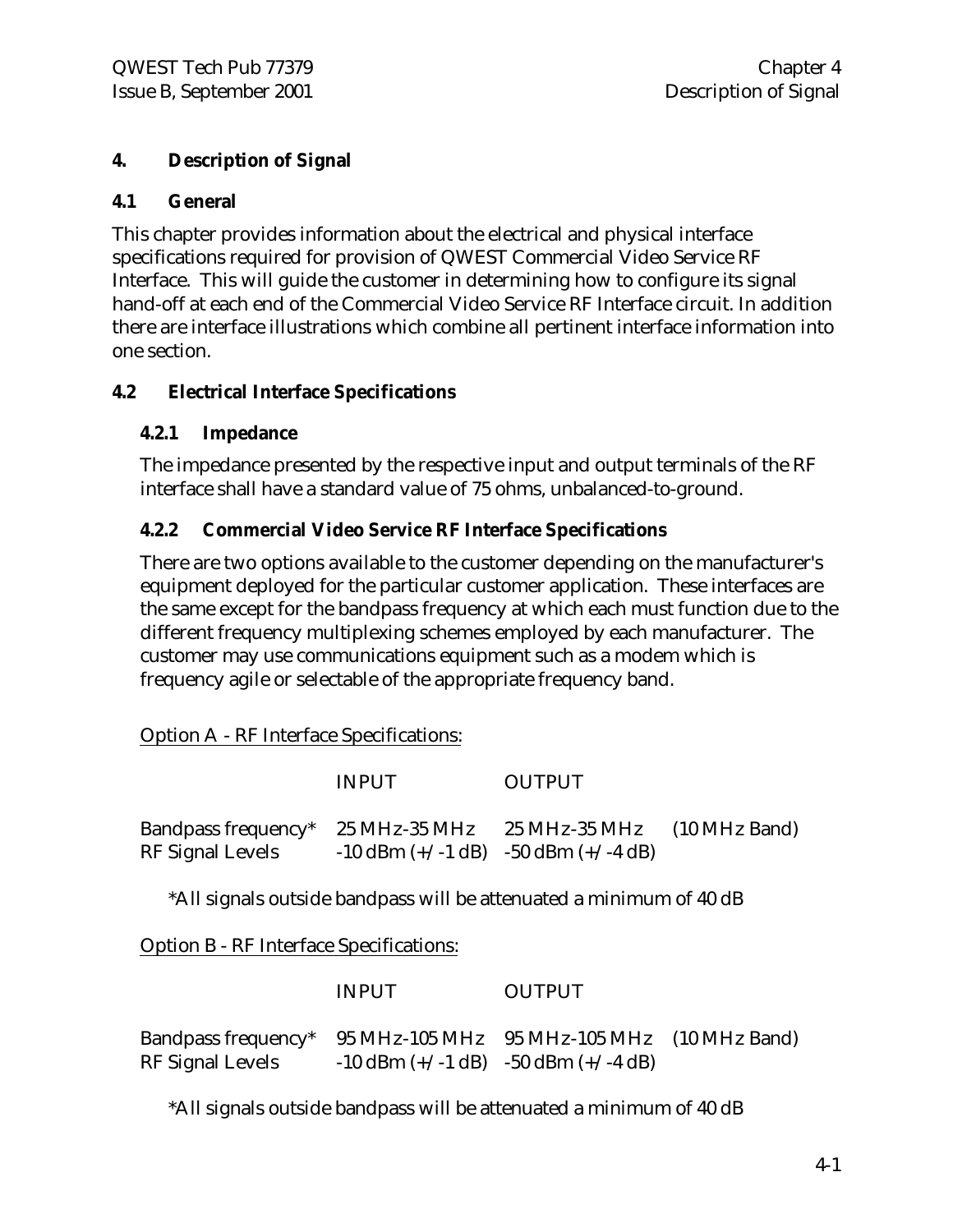### **4.3 Physical Environment Specifications**

### **4.3.1 Connectors**

Connection of the Commercial Video Service RF Interface at the Network Interface (NI) to an End-User (EU) shall be with a coaxial cable and a Bayonet Quick Connect (BNC) coax connector as shown in Figure 4-1. For a more detailed description of BNC connectors, refer to the Department of Defense Military Specification, MIL-C-39012C, "General Specification for Radio Frequency Coaxial Connectors."



BNC - Bayonet Quick Connect Coax Connector<br>NI - Network Interface

NI - Network Interface<br>RF - Radio Frequency

- Radio Frequency

**Figure 4-1** Network Interface Connection

### **4.3.2 Environmental**

The environmental conditions on the customer premises, such as ambient temperature and humidity, shall conform to the parameters specified in Technical Publication 77326, (see Section 8.2). There are no additional requirements for the Commercial Video Service RF Interface that would not already be provided for the Fiber Optic Commercial Video Service.

### **4.3.3 Power**

There are no power requirements for the Commercial Video Service RF Interface as the bandpass filter is a passive device that is not powered.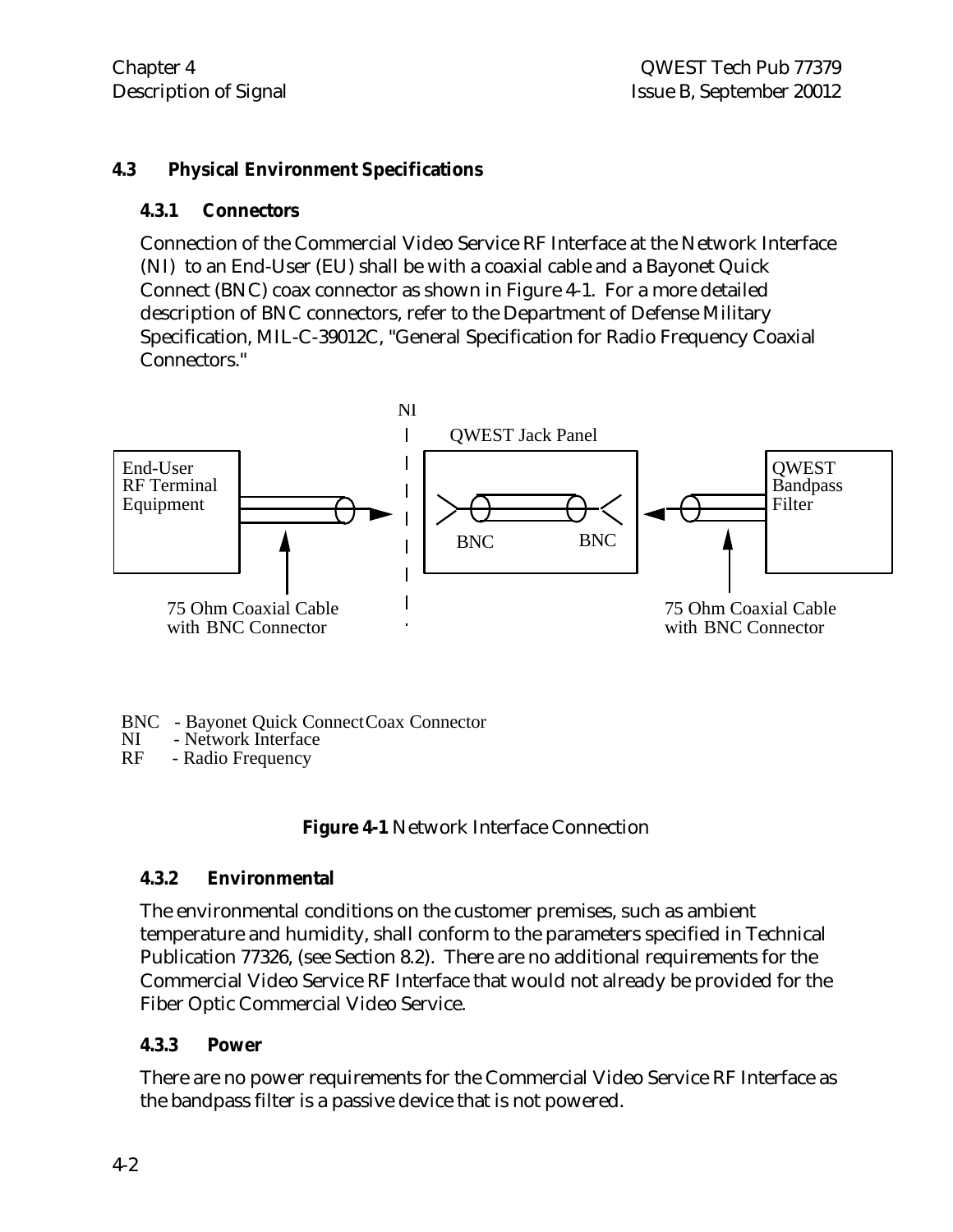### **4.4 Interface Illustrations**

This section illustrates the RF interface used for an RF analog signal applicable for QWEST Commercial Video Service RF Interface. Included is a summary of the technical information applicable for this interface.

### **4.4.1 Interface Type 02WV6.M1**

| Application:                               | Commercial Video Service RF Interface        |
|--------------------------------------------|----------------------------------------------|
| Operating mode:                            | Full-time RF analog signal                   |
| Physical description:                      | Coaxial cable with BNC connectors            |
| Service:                                   | <b>Existing TV3 Commercial Video Service</b> |
| <b>Electrical Features</b>                 |                                              |
| Impedance:                                 | 75 ohms unbalanced                           |
| Overload point (input):                    | $-9$ dBm                                     |
| <b>Operating level</b><br>(nominal input): | $-10$ dBm                                    |
| Frequency range:                           | 25 MHz to 35 MHz                             |
|                                            |                                              |

Illustration: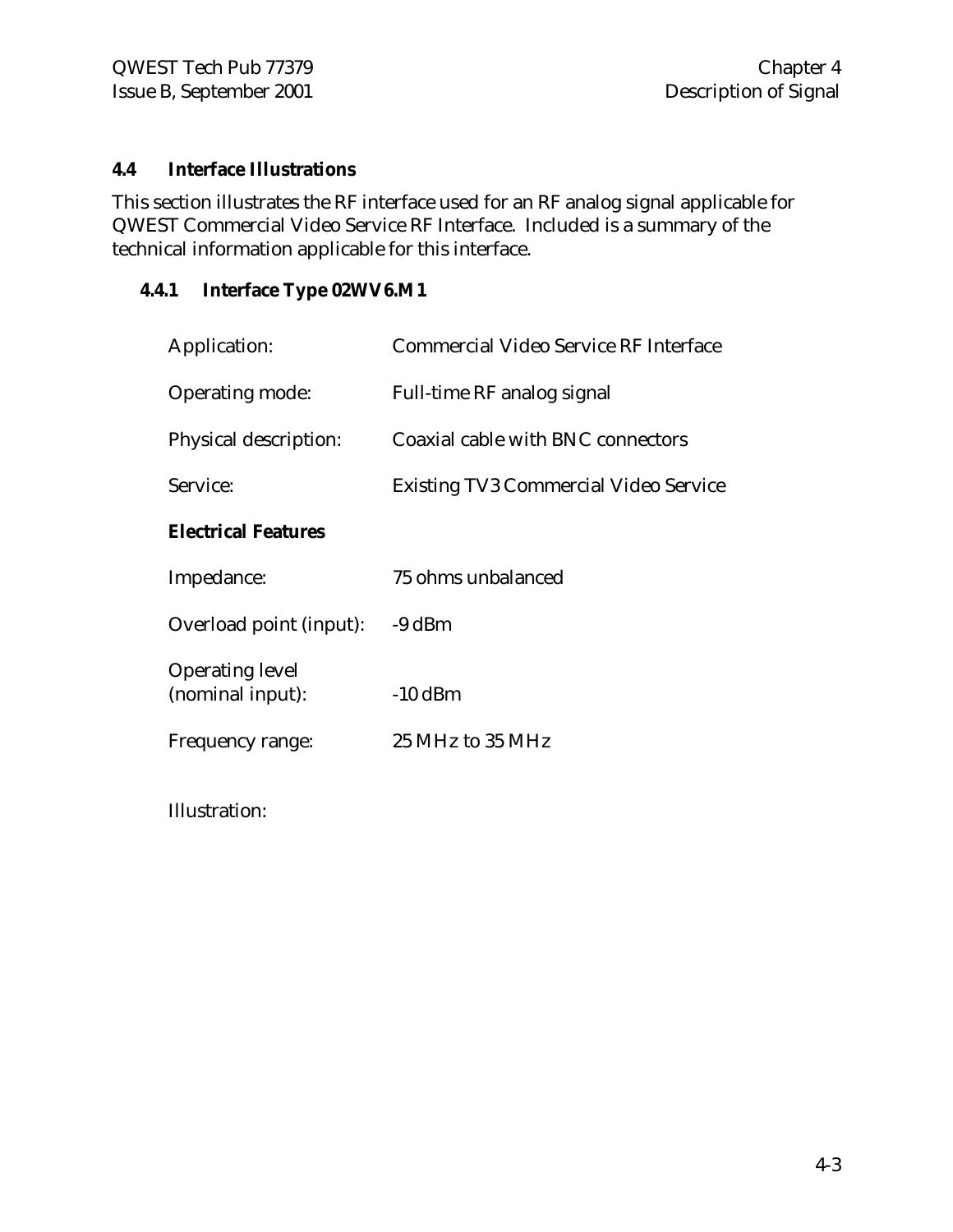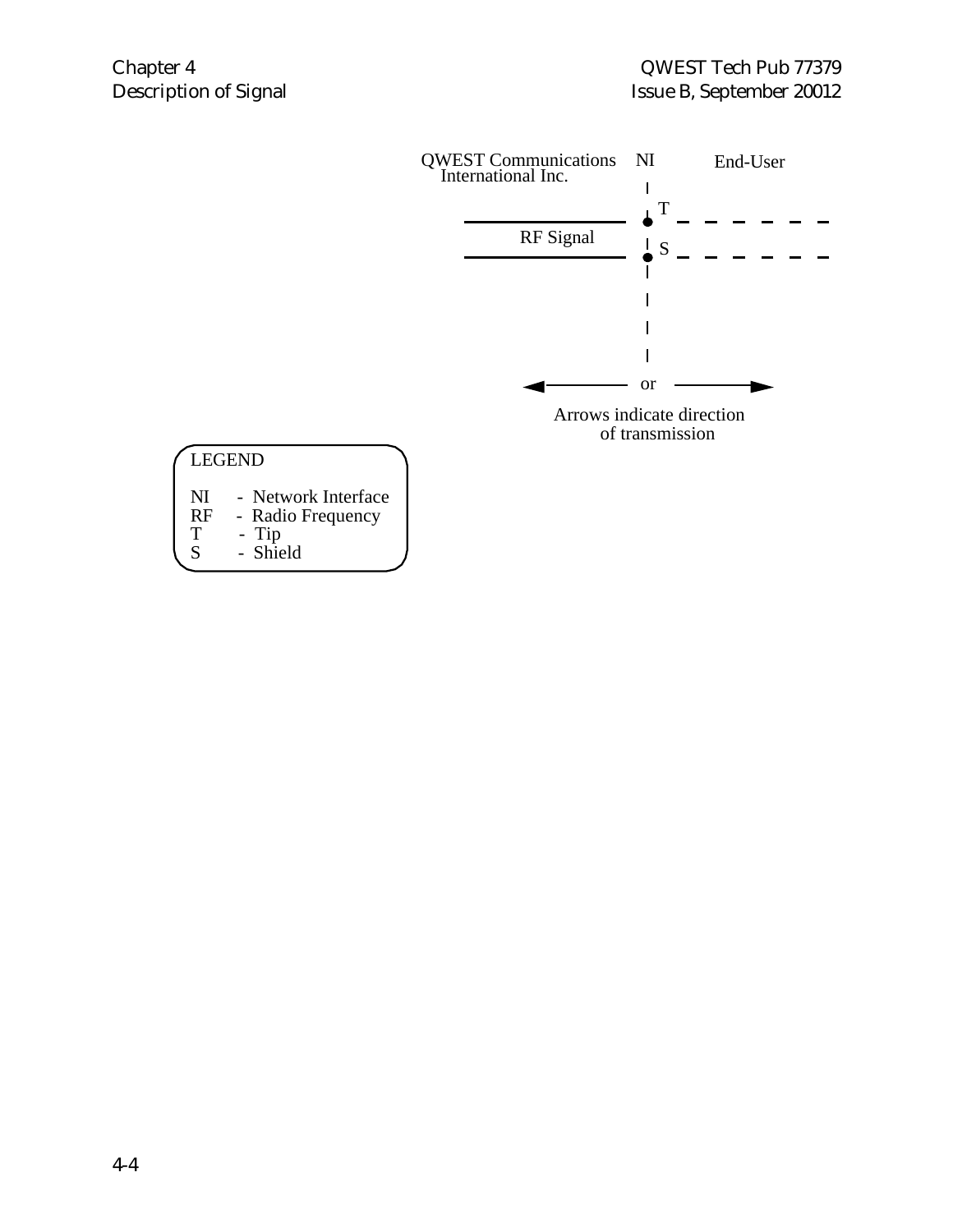### **4.4.2 Interface Type 02WV6.M2**

| Application:                               | Commercial Video Service RF Interface        |
|--------------------------------------------|----------------------------------------------|
| Operating mode:                            | Full-time RF analog signal                   |
| Physical description:                      | Coaxial cable with BNC connectors            |
| Service:                                   | <b>Existing TV3 Commercial Video Service</b> |
| <b>Electrical Features</b>                 |                                              |
| Impedance:                                 | 75 ohms unbalanced                           |
| Overload point (input):                    | $-9$ dBm                                     |
| <b>Operating level</b><br>(nominal input): | $-10$ dBm                                    |
| Frequency range:                           | 95 MHz to 105 MHz                            |
|                                            |                                              |

Illustration:

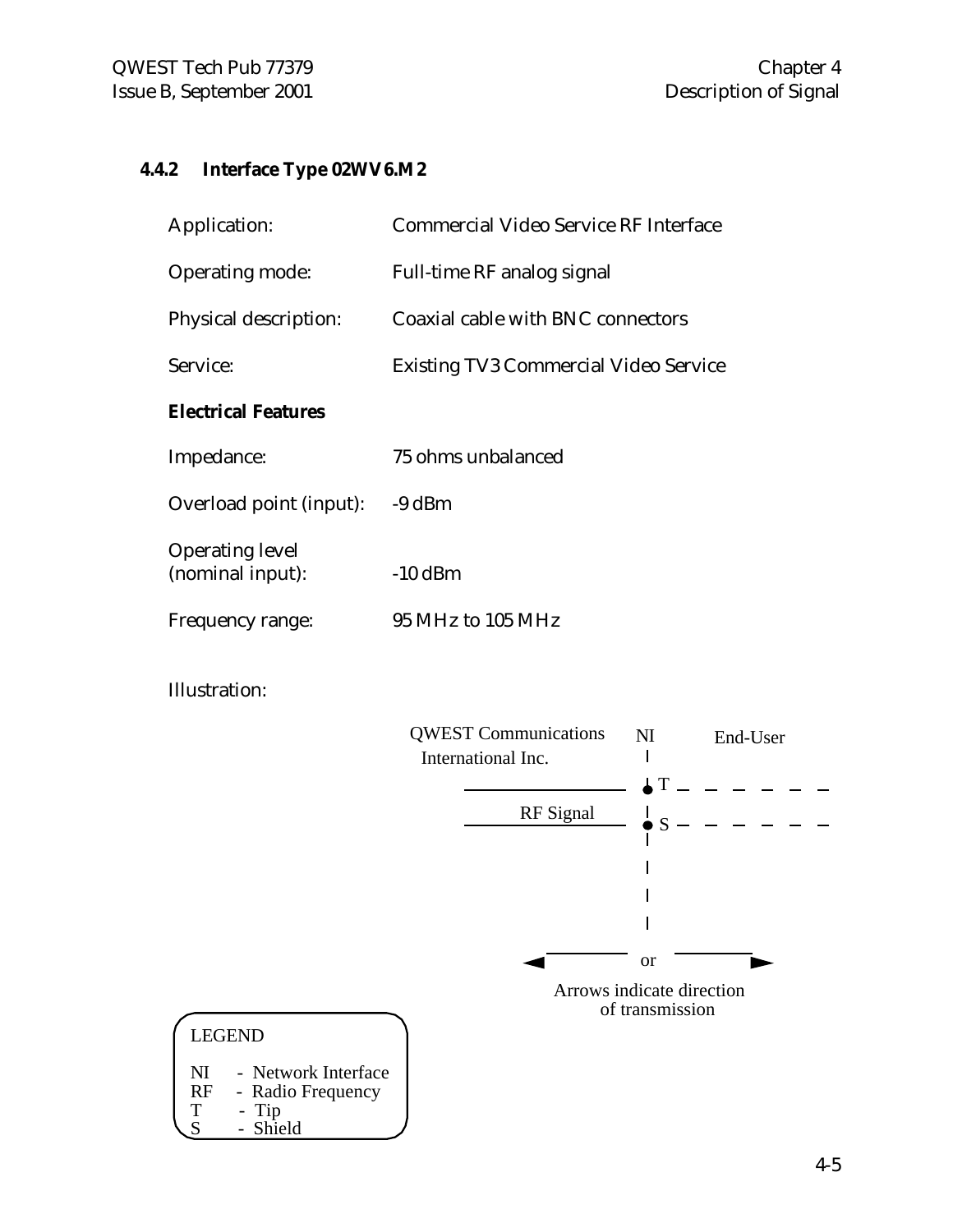# **Chapter and Section Page**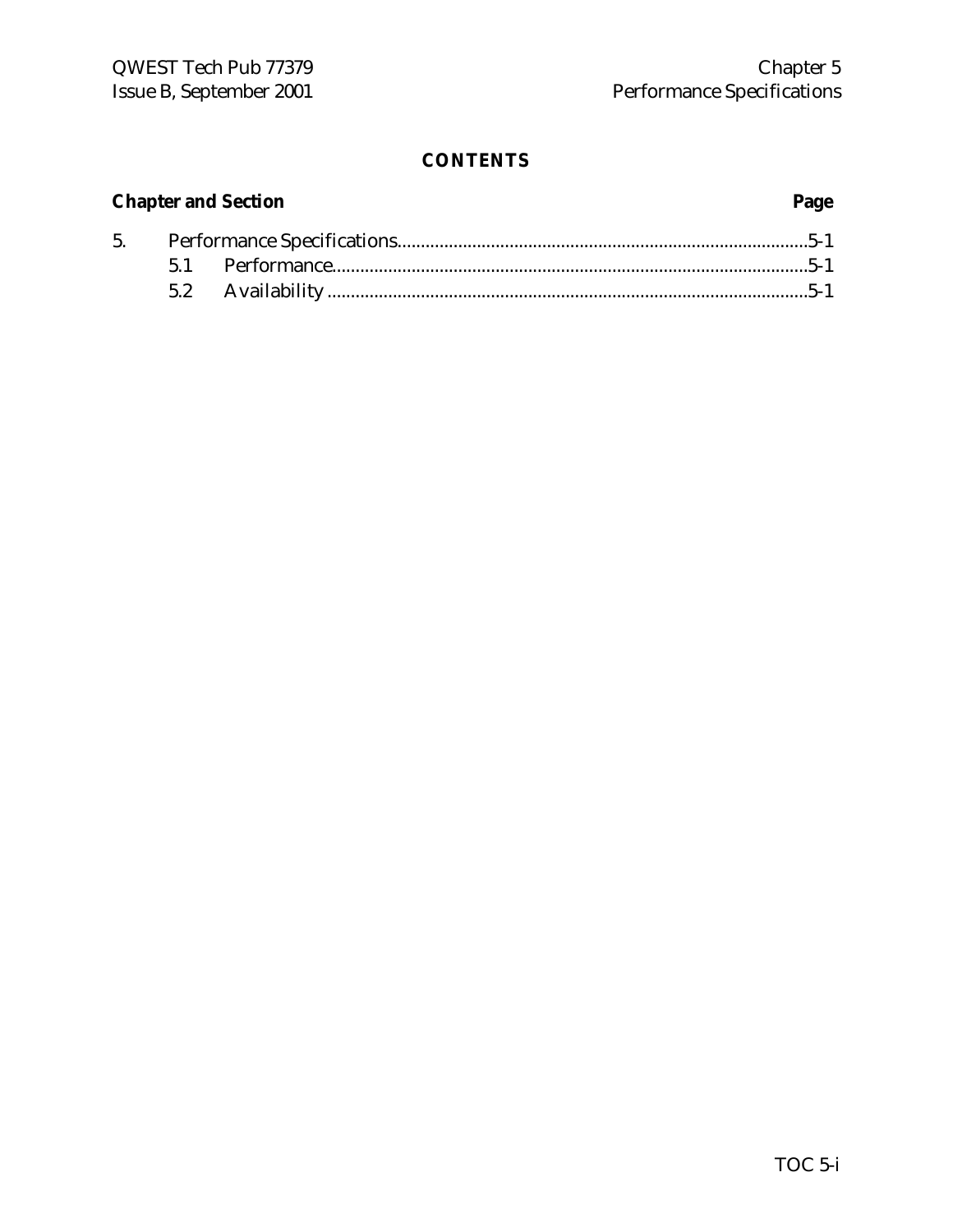### **5. Performance Specifications**

### **5.1 Performance**

QWEST will provide the appropriate equipment required to meet the customer's needs of Commercial Video Service RF Interface as prescribed in this publication for Non-Access Services. No performance specifications are defined for the RF channel provided between the RF Interfaces other than baseband video performance as shown in QWEST Technical Publication 77326 (see Section 8.2).

QWEST will not be responsible for clocking or synchronization of any customer service applied to this interface.

### **5.2 Availability**

The availability of the Commercial Video Service RF Interface and channel is the portion of time that the channel is capable of performing its function. Availability is deemed interrupted for any of the following reasons:

- Continuity of the RF channel is interrupted.
- RF channel quality is deemed unusable due to transmission service channel impairment of the Commercial Video Service.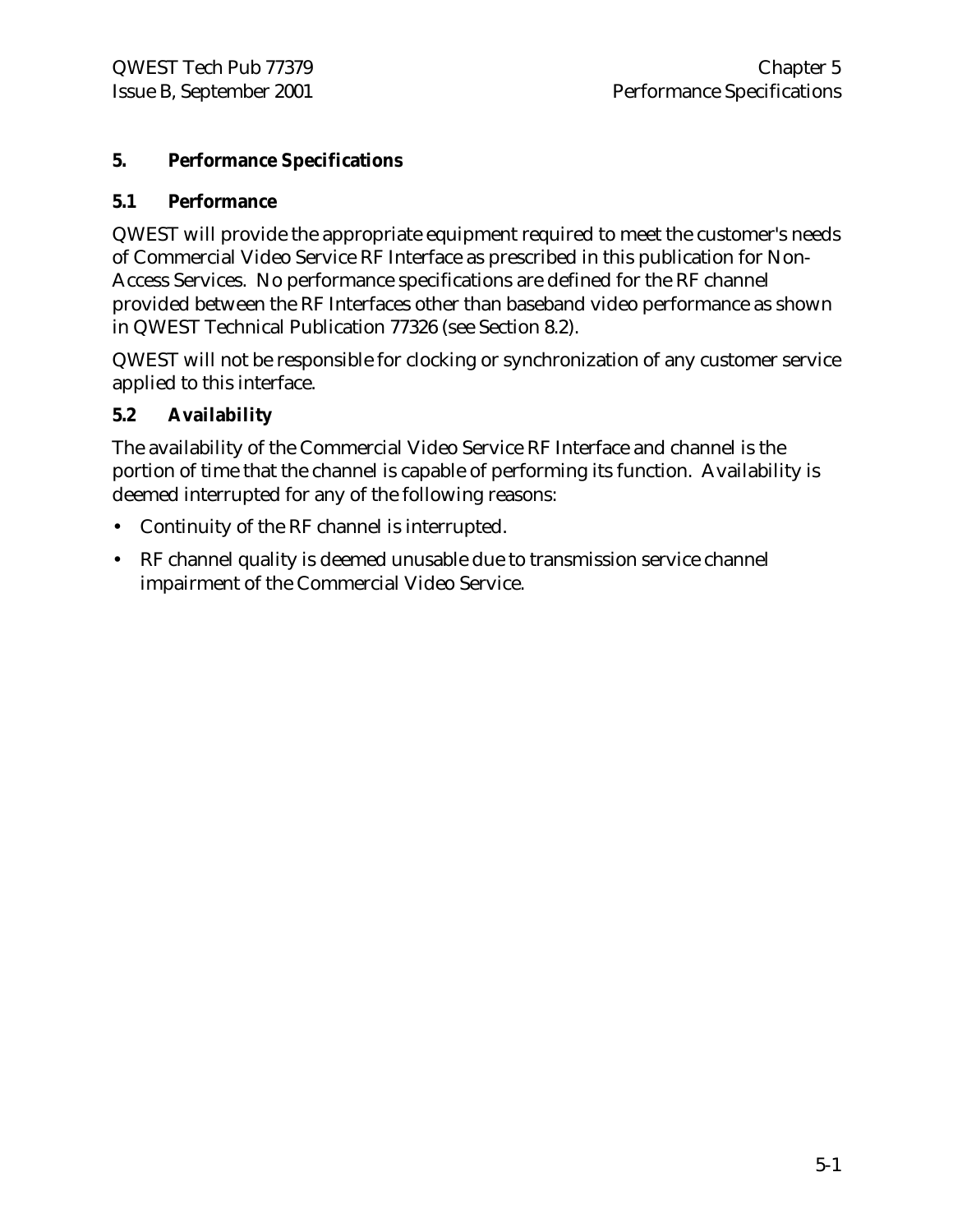# **Chapter and Section Page** 6. Maintenance .................................................................................................................6-1 6.1 Customer Responsibilities..............................................................................6-1 6.2 QWEST Responsibilities .................................................................................6-1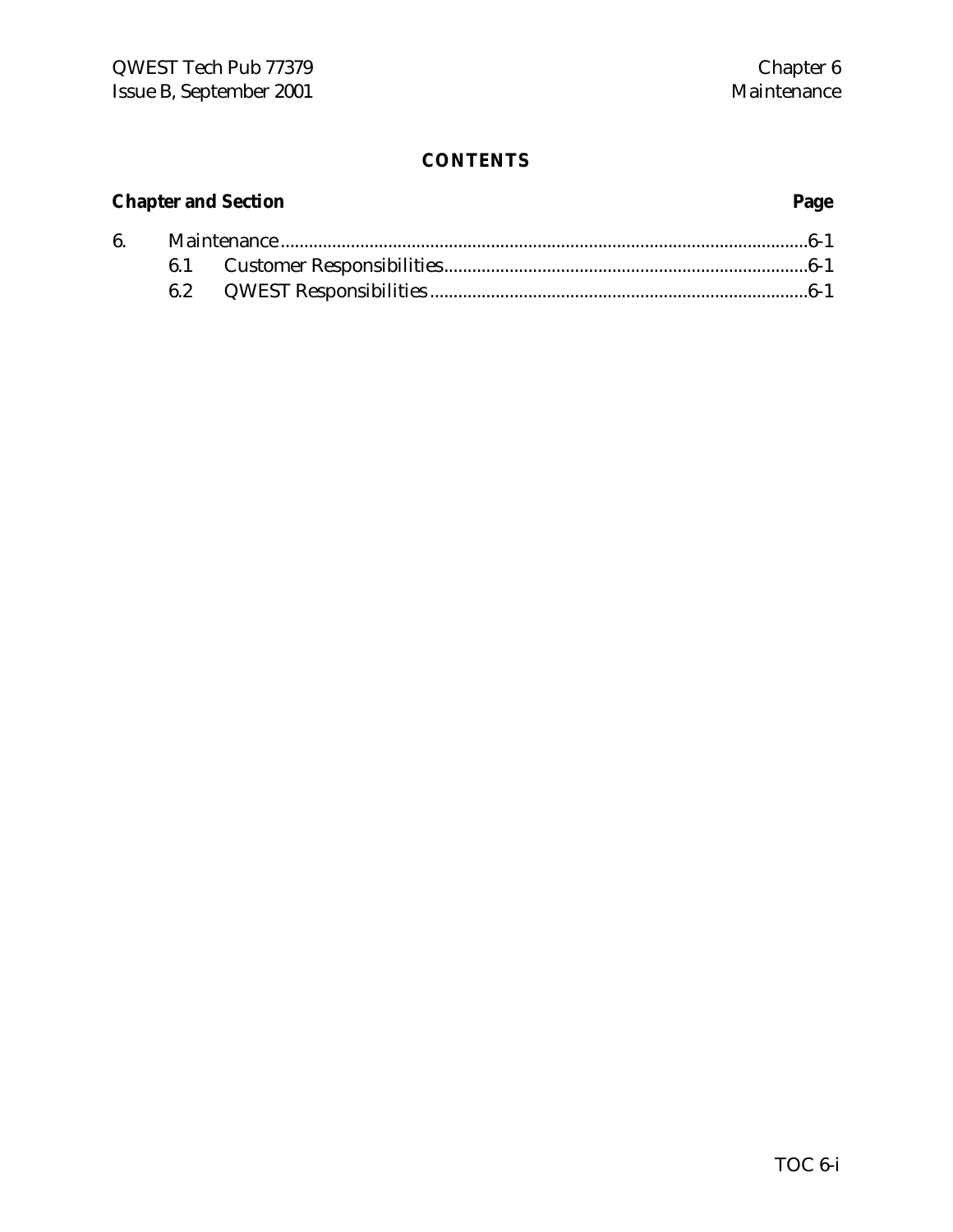### **6. Maintenance**

### **6.1 Customer Responsibilities**

The customer is responsible for all equipment and cable on the customer side of the network interface at their location in accordance with the procedures outlined in QWEST Technical Publication 77326 (see Section 8.2).

The customer or their agent must sectionalize the trouble and verify that the trouble is not in the customer owned equipment or cable before calling the QWEST Customer Service Center.

If the trouble is isolated to the customer owned equipment or cable, the customer is responsible for clearing the trouble and restoring the service to normal. QWEST will not be responsible for clocking or synchronization of any customer service applied to this interface.

### **6.2 QWEST Responsibilities**

QWEST is responsible for all equipment and cable on the QWEST side of the network interface at the customer location.

QWEST is responsible for maintaining the transmission facility between customer locations which may include an interoffice facility.

QWEST will furnish the customer a trouble reporting number and will initiate action to clear customer trouble within a time period of twenty minutes after receiving the trouble report.

QWEST is committed to a four-hour maximum service restoral time in the event of a service interruption due to an electronic component failure, with a two-hour objective. If the trouble is caused by a cable failure, the maximum service restoral time is eight hours.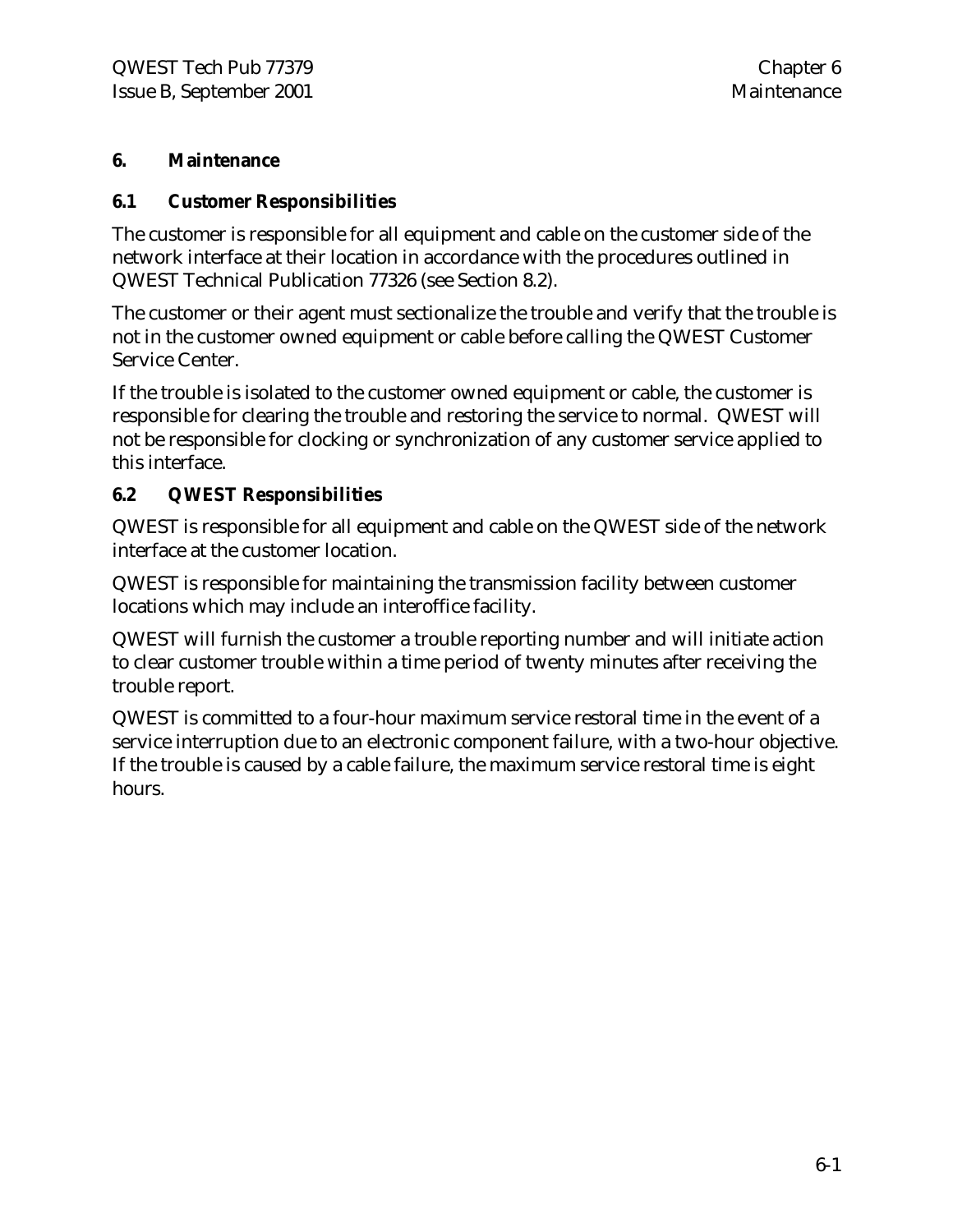# **Chapter and Section**

# Page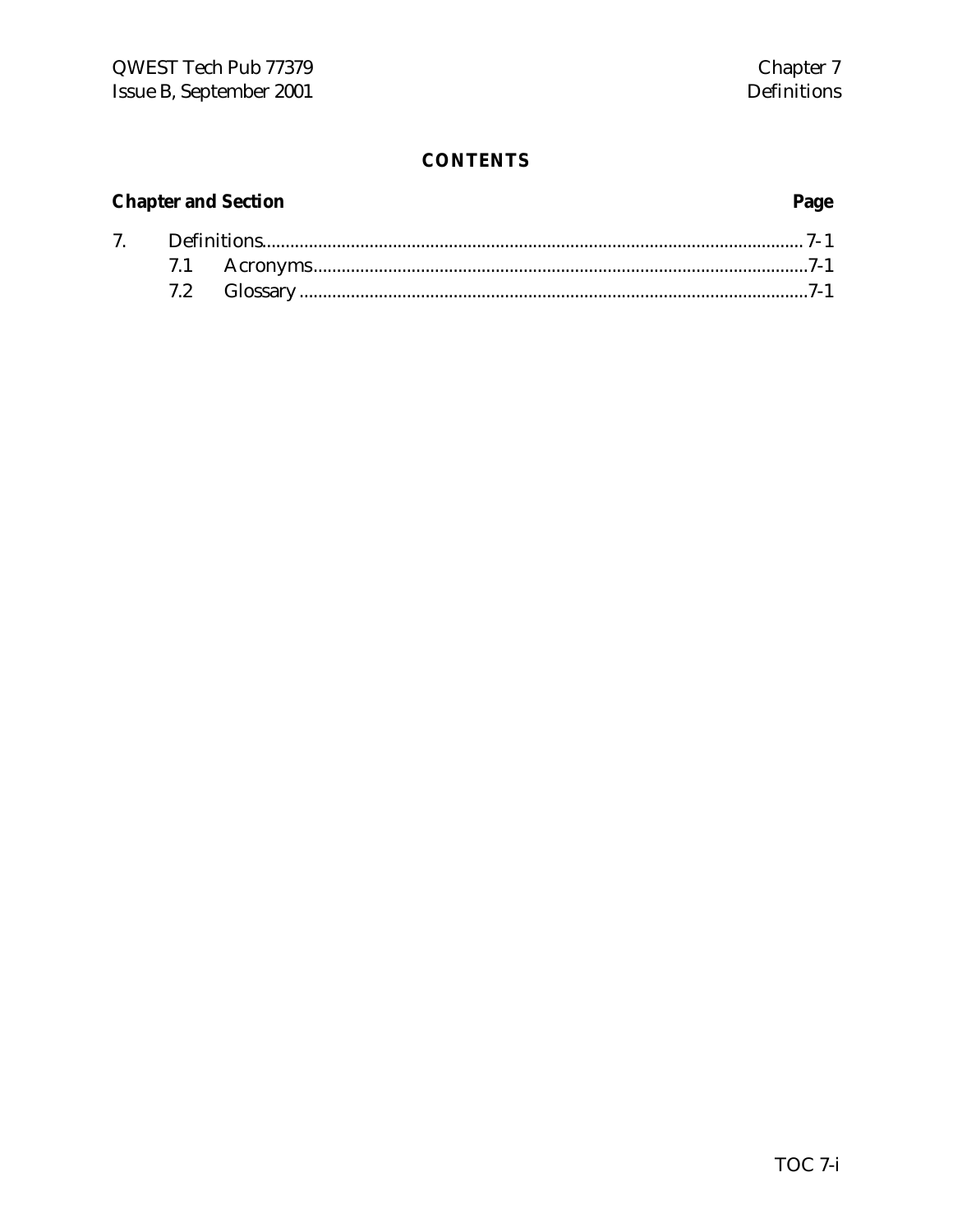### **7. Definitions**

### **7.1 Acronyms**

| <b>ANSI</b> | American National Standards Institute       |
|-------------|---------------------------------------------|
| <b>BNC</b>  | <b>Bayonet Quick Connect Coax Connector</b> |
| <b>BP</b>   | <b>Bandpass</b>                             |
| <b>CVS</b>  | <b>Commercial Video Service</b>             |
| EU          | End-User                                    |
| NC.         | <b>Network Channel</b>                      |
| <b>NCI</b>  | Network Channel Interface                   |
| NI          | Network Interface                           |
| RF          | Radio Frequency                             |
| TI P        | <b>Transmission Level Point</b>             |
|             |                                             |

# **7.2 Glossary**

### **Carrier (CXR)**

An organization whose function is to provide telecommunications services.

### **Central Office (CO)**

A local switching system (or portion thereof) and its associated equipment located at a wire center.

### **Channel**

An electrical or photonic (in the case of fiber optic based transmission systems) communications path between two or more points of termination.

### **Decibel (dB)**

The logarithmic unit of signal power ratio most commonly used in communications. It is used to express the relationship between two signal powers, usually between two acoustic, electrical, or optical signals; it is equal to ten times the common logarithm of the ratio of the two signal powers. For reference purposes, the output and input signal power is related to a specific level called a dBm, where zero dBm (Log  $1 = 0$ ) equals 1 milliwatt (mW) at a specified impedance.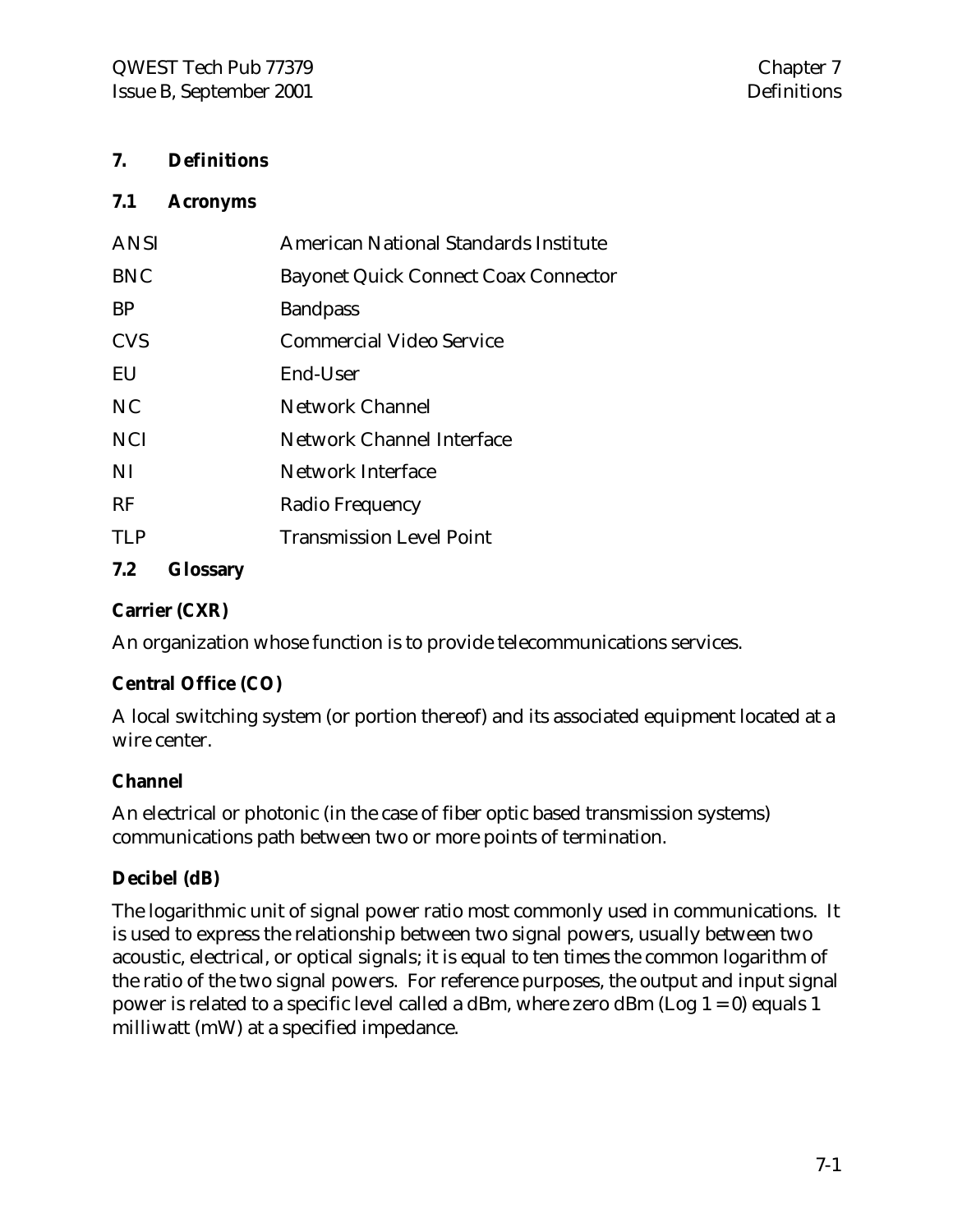### **End-User (EU)**

The term "End-User" denotes any customer of telecommunications service that is not a carrier; except that a carrier shall be deemed to be an "End-User' to the extent that such carrier uses a telecommunications service for administrative purposes, without making such service available to others, directly or indirectly. The term is frequently used to denote the difference between a carrier interface and an interface subject to unique regulatory requirements at non-carrier customer premises (Federal Communications Commission Part 68, etc.).

### **Facilities**

Facilities are the transmission paths between the demarcation points serving customer locations, a demarcation point serving a customer location and a QWEST Central Office, or two QWEST offices.

### **Network Channel (NC) Code**

The Network Channel (NC) code is an encoded representation used to identify both switched and non-switched channel services. Included in the code set are customer options associated with individual channel services, or feature groups and other switched services.

### **Network Channel Interface (NCI) Code**

The Network Channel Interface (NCI) code is an encoded representation used to identify five (5) interface elements located at a Network Interface at a customer location. The Interface code elements are: Total Conductors, Protocol, Impedance, Protocol Options, and Transmission Level points (TLP).

### **Network Interface (NI)**

The point of demarcation on the End-User's premises at which the QWEST Communications, Inc. responsibility for the provision of Access or Non-Access service ends.

### **Protocol Code**

The Protocol (character positions 3 and 4 of the NCI Code) is a two-character alpha code that defines requirements for the interface regarding signaling and transmission.

### **Radio Frequency (RF)**

This is a general term given to the transmission frequency spectrum in the range of 1 MHz to 1 GHz. Baseband services are multiplexed to these higher frequencies for more efficient utilization of the transmission media (coax, fiber, microwave, etc.) and then are demultiplexed back to baseband frequencies at the receiving end for reception.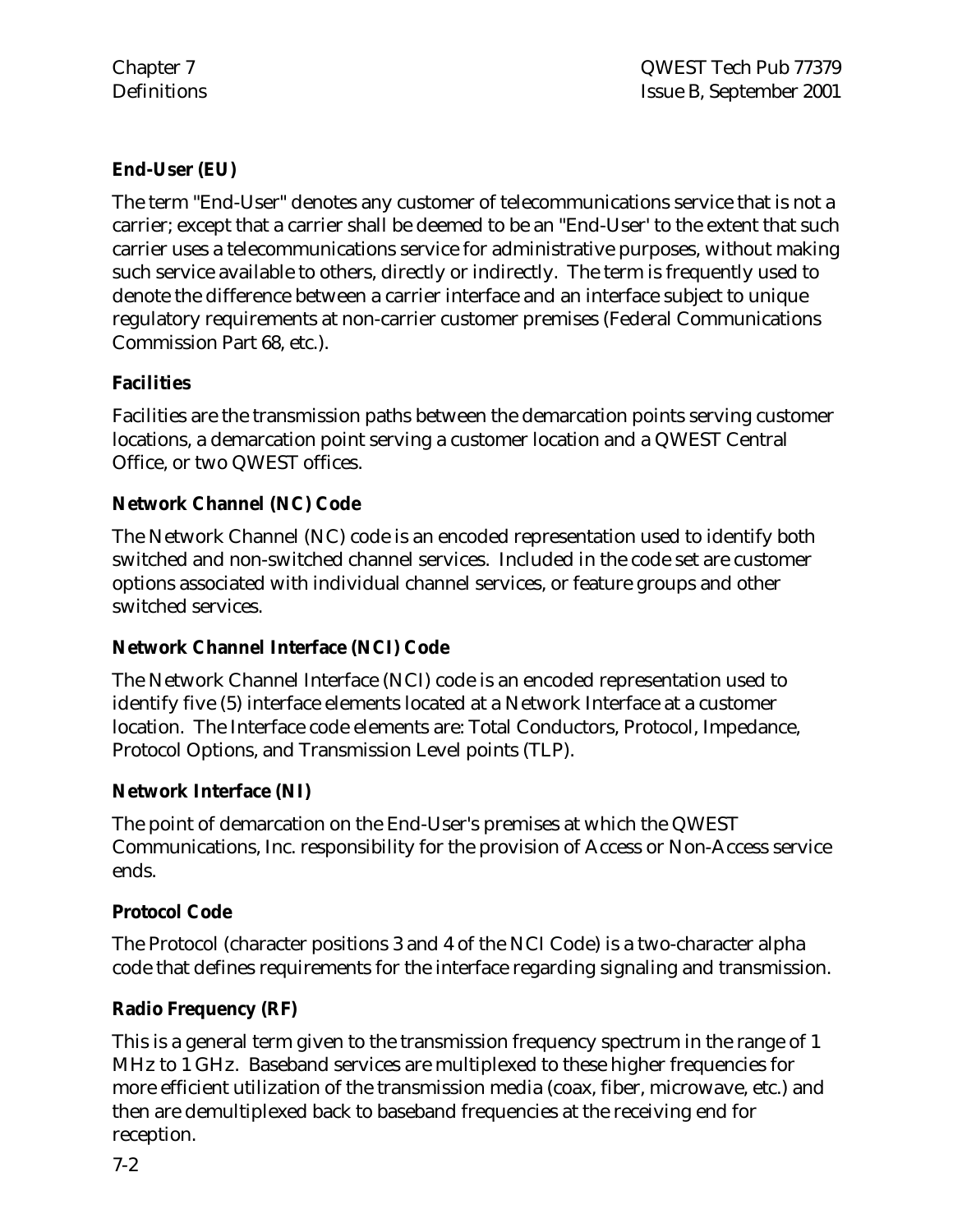# **Chapter and Section Page**

| 8. |     |  |
|----|-----|--|
|    | 81  |  |
|    | 8.2 |  |
|    | 8.3 |  |
|    | 8.4 |  |
|    |     |  |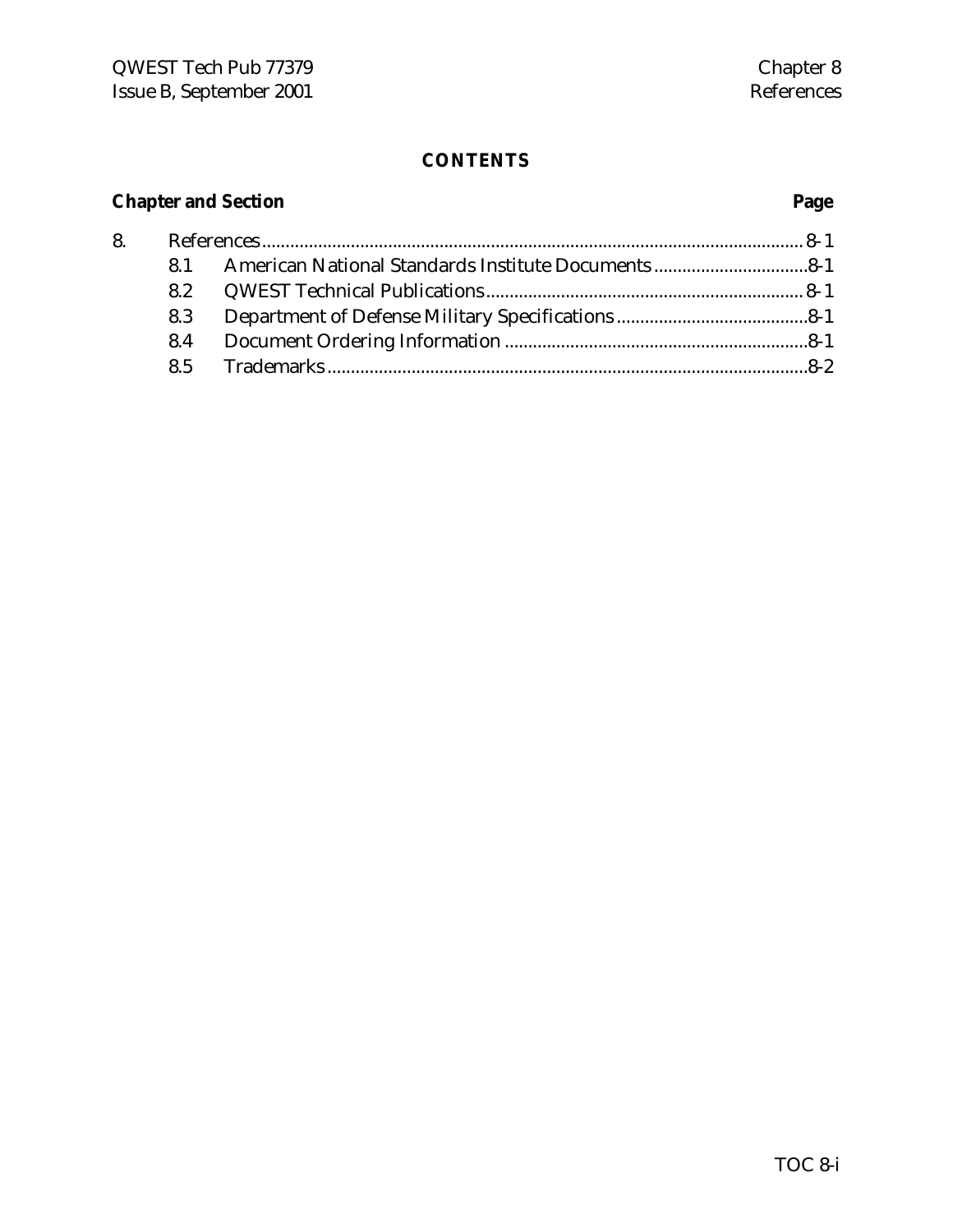### **8. References**

### **8.1 American National Standards Institute Documents**

| ANSI T1.223-1991 | Telecommunications - Information InterExchange-Structure and |
|------------------|--------------------------------------------------------------|
|                  | Representation of Network Channel (NC) and Network Channel   |
| <i>Interface</i> | (NCI) Codes for the North American Telecommunications        |
| System.          |                                                              |

### **8.2 QWEST Technical Publications**

77326 *QWEST Fiber Optic Commercial Video Service* Issue E, September 2001

### **8.3 Department of Defense Military Specifications**

MIL-C-39012C *General Specification for Radio Frequency Coaxial Connectors.*

### **8.4 Document Ordering Information**

All documents are subject to change and their citation in this document reflects the most current information available at the time of printing. Readers are advised to check status and availability of all documents.

Those who are not QWEST employees may order;

American National Standards Institute (ANSI) documents from:

American National Standards Institute Attn: Customer Service 11 West 42nd Street New York, NY 10036 Phone: (212) 642-4900 Fax: (212) 302-1286

ANSI has a catalog available which describes their publications.

Department of Defense Military Specifications from:

Department of the Navy Defense Printing Service Detachment Office 700 Robbins Avenue Philadelphia, PA 19111-5093